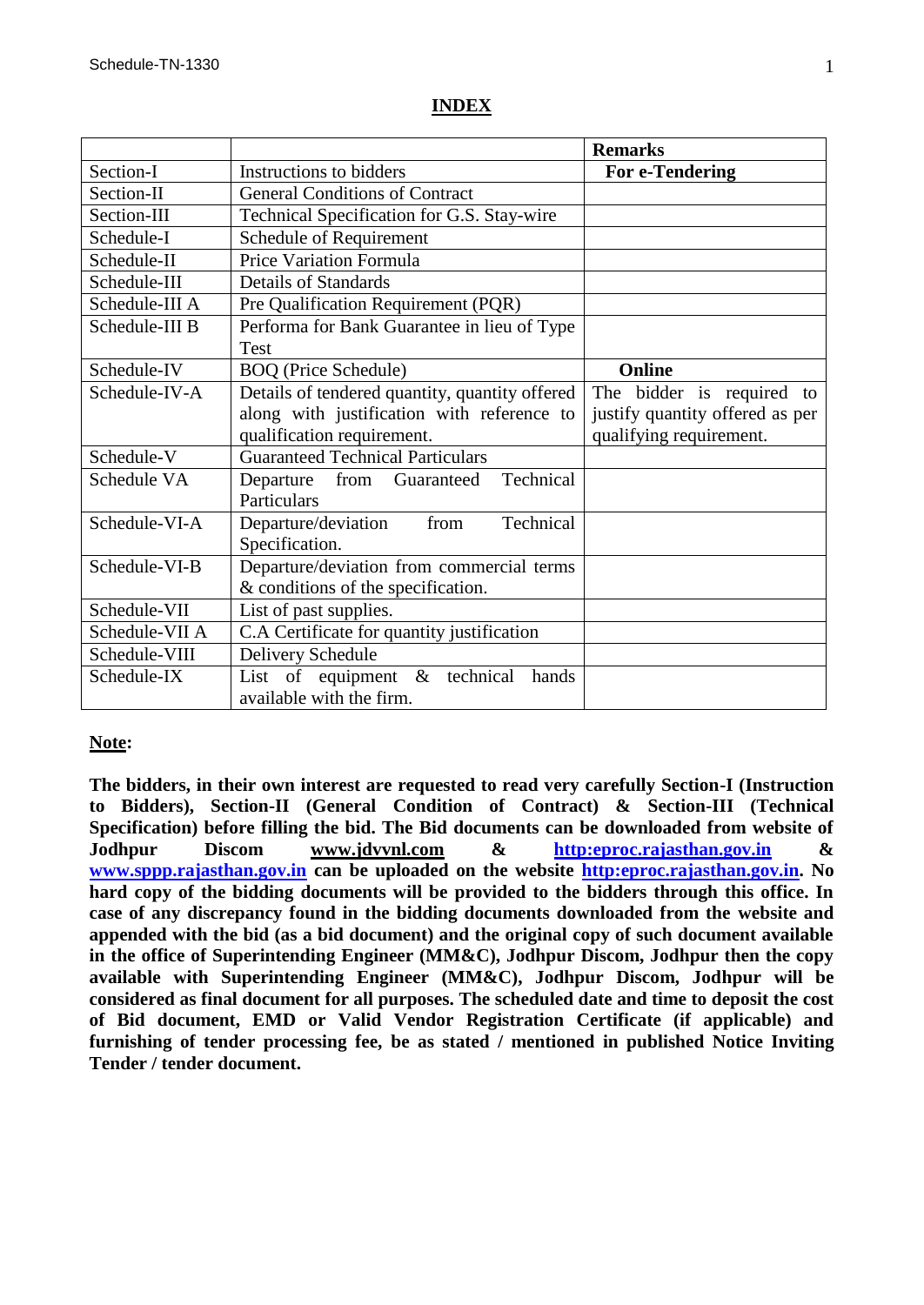# **JODHPUR VIDYUT VITARAN NIGAM LIMITED ( MATERIAL MANAGEMENT & CONTRACT ) NEW POWER HOUSE, INDUSTRIAL AREA, JODHPUR -342003**

### **TELEPHONE: 0291-2742223 TELE FAX: 0291-2746539**

### --------------------------------------------------------------------------------------------------- **TENDER SPECIFICATION NO. JdVVNL/SE(MM&C)/EIIAII/TN-1330**

Tenders are hereby invited in e-procurement system for purchase of **GALVANISED M.S. FORGED PINS FOR 33 KV PIN INSULATORS (33 KV G.I. PINS)**

Tenders are to be submitted online in electronic format on website **[http:eproc.rajasthan.gov.in](http://www.eproc.rajasthan.gov.in/nicgep/app)**.

The details are as under-

| S.No. | <b>Name of Item</b>       | Juantity   |
|-------|---------------------------|------------|
| д,    | <b>33 KV GI PIN</b><br>ັບ | 27,148 Nos |

| A           | NIT No.                       | <b>TN-1330</b>                                         |
|-------------|-------------------------------|--------------------------------------------------------|
| B           | Cost of tender specifications | Rs. 2500.00 (Two Thousand Five Hundred Only)           |
| $\mathbf C$ | Processing fee of RISL        | Rs. 1000.00 (One Thousand Only)                        |
| D           | Earnest money                 | Rs. 1.00 Lacs / Exemption Certificate / Vendor         |
|             |                               | <b>Registration of Class A / B/C/D/E</b>               |
| E           | Validity                      | 120 days from the next date of opening of techno-      |
|             |                               | commercial bid.                                        |
| F           | Base date for price variation | $1st$ day of one month prior to the date of opening of |
|             |                               | technical bid.                                         |

# **IMPORTANT DATES**

| <b>S.N.</b>           | <b>Events</b>                    | Date & Time          | <b>Location</b>                  |
|-----------------------|----------------------------------|----------------------|----------------------------------|
| 1                     | Date of downloading of tender    | Up to 10.07.17       | www.jdvvnl.com &                 |
|                       | specifications                   | $(06:00 \text{ PM})$ | http:eproc.rajasthan.gov.in &    |
|                       |                                  |                      | www.sppp.rajasthan.gov.in        |
| $\mathcal{D}_{\cdot}$ | Deposit of cost of Tender        | Up to 10.07.17       | Office of Sr. A.O (Cash & CPC) / |
|                       | Specifications & Earnest Money   | $(04:00 \text{ PM})$ | SE (MM&C), JdVVNL, New Power     |
|                       | and furnishing of Processing fee |                      | House, Industrial Area, Jodhpur  |
| $\mathcal{F}$         | Last Date & time of submission   | Up to 11.07.17       | http:eproc.rajasthan.gov.in      |
|                       | of electronic bid                | $(12:00 \text{ PM})$ |                                  |
| $\overline{4}$        | Opening of Technical Bid         | 11.7.17              | http:eproc.rajasthan.gov.in      |
|                       |                                  | (03:00PM)            |                                  |
| 5.                    | Opening of Price Bid             | To be intimated      | http:eproc.rajasthan.gov.in      |
|                       |                                  | separately to the    |                                  |
|                       |                                  | qualified bidders    |                                  |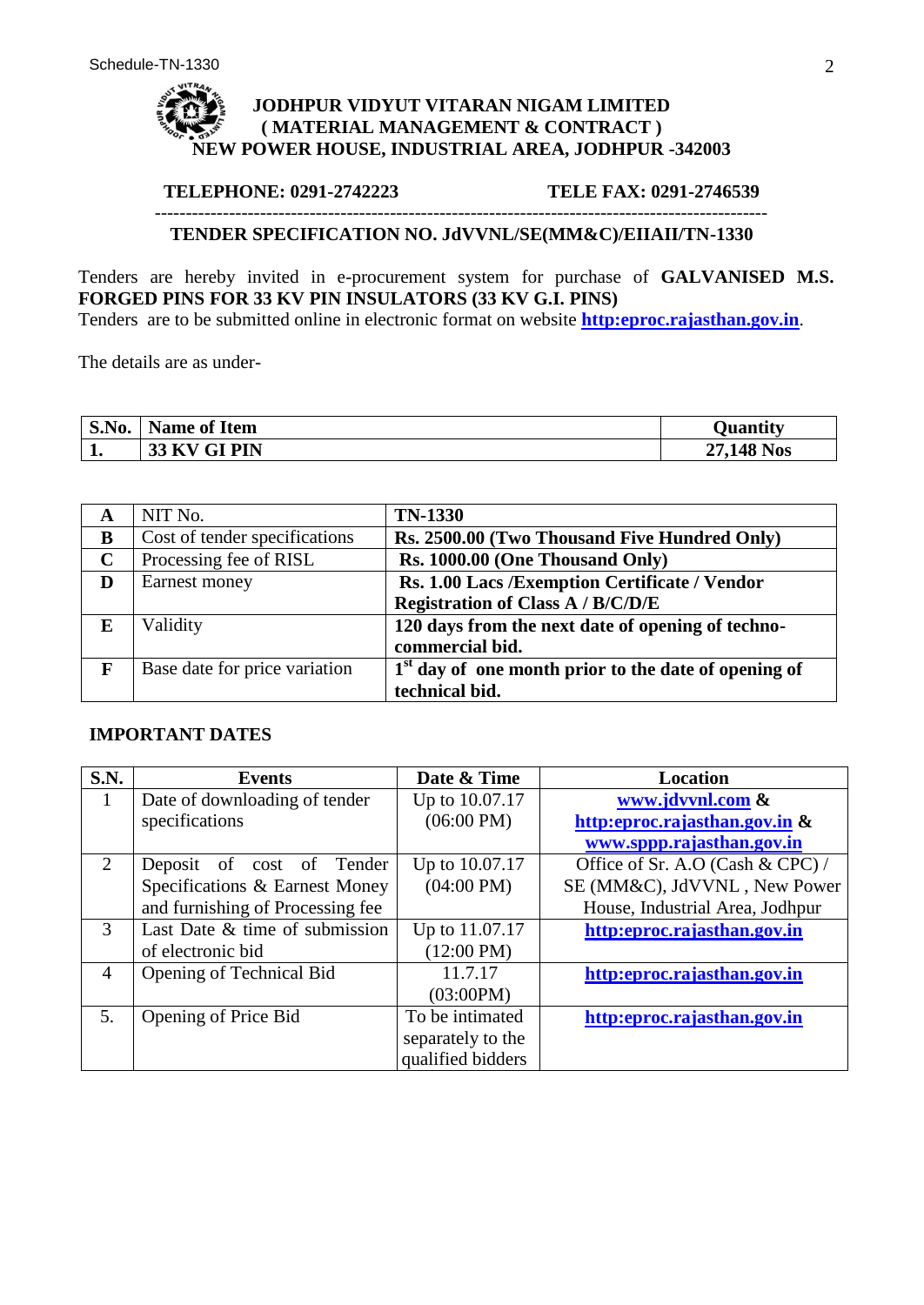### **SECTION-III**

## **TECHNICAL SPECIFICATIONS FOR GALVANISED M.S. FORGED PINS FOR 33 KV PIN INSULATORS (33 KV G.I. PINS) AGAINST TN-1330.**

**\_\_\_\_\_\_\_\_\_\_\_\_\_\_\_\_\_\_\_\_\_\_\_\_\_\_\_\_\_\_\_\_\_\_\_\_\_\_\_\_\_\_\_\_\_\_\_\_\_\_\_\_\_\_\_\_\_\_\_\_\_\_\_\_\_\_\_\_\_\_\_\_\_\_\_\_\_\_**

# **1.0 SCOPE**:

1.1 This specification covers the design, manufacture, inspection and testing before dispatch, supply and delivery of Galvanized M.S. Forged Pins specified herein for their satisfactory operation in 33 KV Sub-Transmission lines in Rajasthan.

# **2.0 CLIMATIC CONDITIONS**:

2.1 The pins shall be suitable for being installed directly in air with power conductors of 33 KV Double Circuit and Single Circuit Sub-transmission lines. They shall be therefore suitable for satisfactory operation under the tropical climatic conditions listed below:

| $\ddot{i}$         | Location                                                       | in the state       |
|--------------------|----------------------------------------------------------------|--------------------|
| $\mathbf{ii}$      | Maximum ambient Air Temperature (deg.C)                        | 50                 |
| $\overline{111}$ ) | Minimum Ambient Air Temperature (deg.C)<br>Temperature (deg.C) | $(-) 2.5$          |
|                    | iv) Average daily Ambient Air Temperature (deg.C)              | 32.2               |
|                    | v) Maximum relative humidity (%)                               | 100                |
|                    | vi) Minimum relative humidity (%)                              | 50                 |
|                    | vii) Average rainfall per annum (mm)                           | 150-1000           |
|                    | viii) Number of rainy days per Annum                           | 70                 |
| ix)                | Altitude above mean sea level (meters)                         | 100-1000           |
| $\mathbf{X}$ )     | Isoceraunic level (Days/Annum)                                 | 25 (thunder storm) |
|                    | xi) Maximum wind pressure (Kg/sq.m.)                           | 195                |
|                    | xii) Seismic level (Horizontal Acceleration)                   | $0.08$ g           |

### **3.0 PRINCIPAL PARAMETERS**:

 The 33 KV galvanized M.S. Forged Pins suitable for use with 33 KV Pin Insulators (Confirming to ISS: 731:1971 with latest amendments if any) shall comply in all respects with the ISS:2486 (Part-I):1993 & ISS:2486 (Part-2/1989) (with latest amendments if any).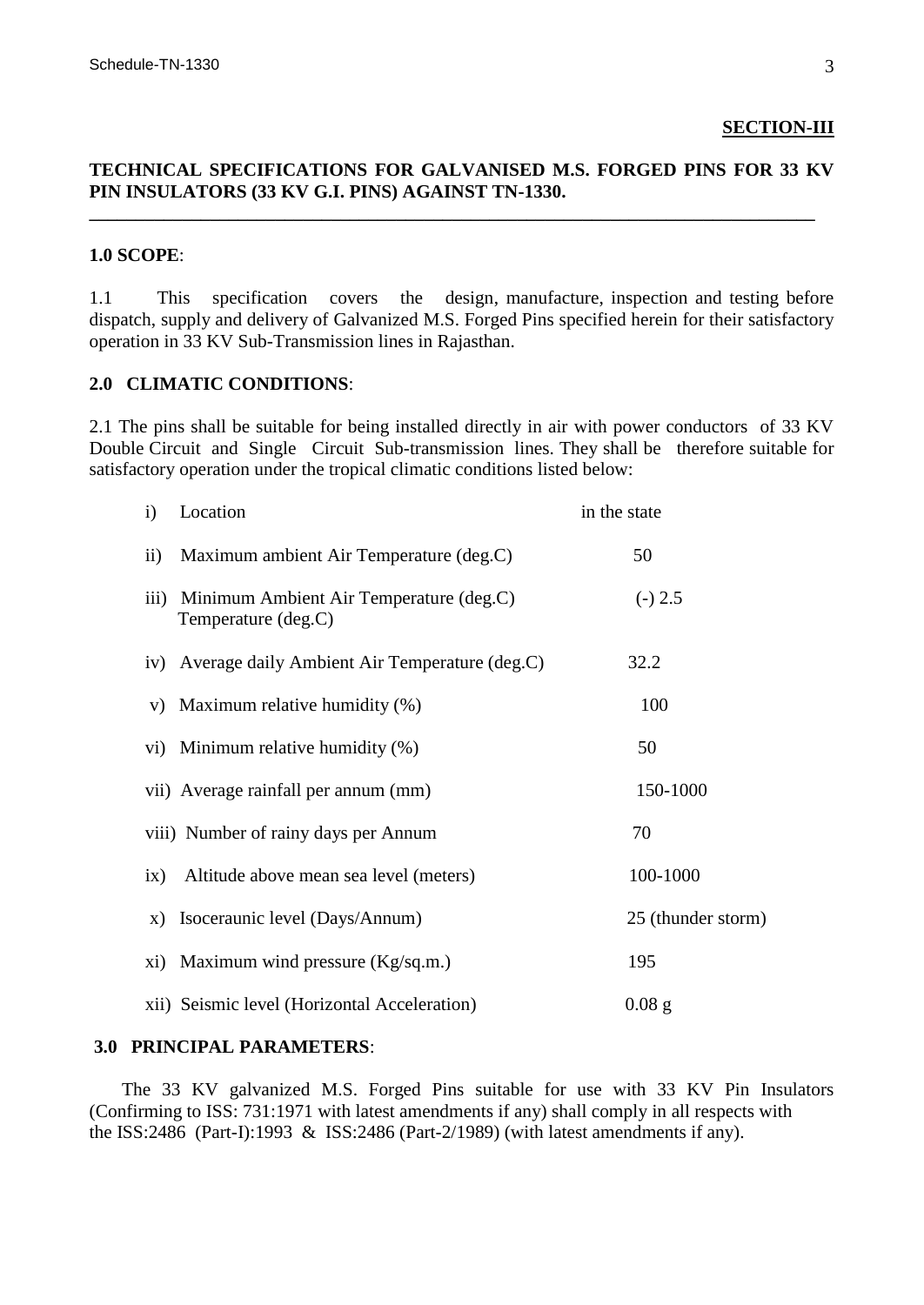### **3.1 DETAILS OF GALVANISED M.S.FORGED PINS**:

3.1.1 The 33 KV Galvanized M.S. forged pins should be suitable to be used with 33 KV Pin Insulator respectively for a three phase, 33 KV Sub-transmission lines in a moderately polluted atmosphere.

### **3.2 DRAWINGS** :

 Detailed drawings must be furnished along-with Bid. The drawing shall comply with IS 2486 (Part-I)/1993 & IS: 2486 (Part\_II)/1989 with latest amendment if any. The 33 KV Galvanized M.S. Forged Pins shall be suitable for use with 33 KV Pin Insulator (confirming to IS 731/1971 with latest amendment, if any) respectively.

#### **4.0 GENERAL TECHNICAL REQUIREMENTS**:

### **4.1 HEADS:**

 The head shall be of steel and shall be in accordance with Fig.1 of IS: 2486 (Part-2) / 1989 with latest amendments, if any. They shall screw into a thimble fixed in the pin hole of the insulators. The dimensions of the gauges for these heads are given in fig. 2 to 4 of aforesaid IS.

#### **4.2 PINS**:

 The 33 KV galvanized M.S. Forged Pins suitable for use with 33 KV Pin Insulators (Conforming to IS:731/1971 with latest amendments if any) shall comply in all respects with the IS: 2486 (Part-1)/1993 & IS:2486 (Part-2)/1989 with latest amendments if any. The dimensions of the line pins shall be as given in fig. 5 of the above mentioned ISS.

### **4.3 STALKS**:

 The stalk length of line pins shall be measured above the seating face of the collor conforming to IS: 2486 (Part-2)/1989.

#### **4.4 SHANKS**:

The shank length of the line pins shall be measured below the seating face of the Collor  $\&$ conforming to IS:2486 (Part-2)/1989.

### **4.5 GALVANISED M.S.FORGED PINS**:

#### i)**GALVANISATION** :

 All ferrous pins and nuts shall be hot dipped galvanized. The galvanization shall conform to IS: 2633/1986 with latest amendments and satisfy the requirements given in IS:4759/1984. The threads on the nuts  $\&$  tapped holes shall be cutout after galvanizing  $\&$  shall be well oiled or greased. Spring washers shall be electro galvanized conforming to service grade No.4 of IS:1573/1986 (latest amended).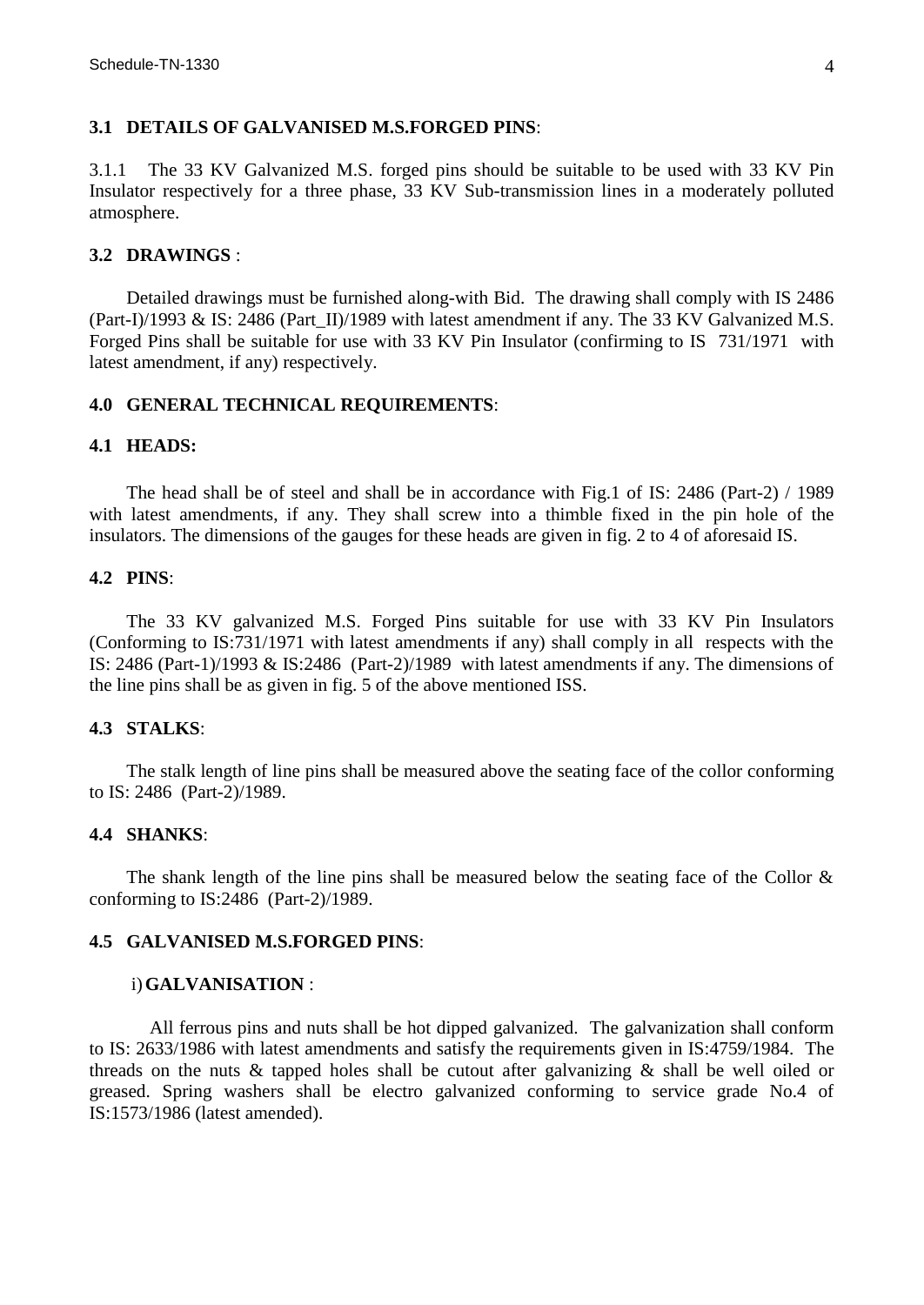### ii) **FAILING LOAD** :

The 33 KV Pins shall be offered for minimum failing load of 10 KN.

iii) **DIMENSIONS** : The 33 KV Pins for supply under this specification shall be of small steel head as per figure No. 6 of IS:2486 (Part-2)/1989 and shall have the following dimensions. For 33 KV :

- a) Stalk length. : 230 mm<br>b) Shank length. : 150 mm
- b) Shank length.
- c) Hexagon nut :  $M24$  as per IS:1363(Part-3)/1992
- d) Spring washer : Nominal size 24 as per IS:3063/1972.

### **4.6. THREADS**:

 Threads shall be as specified in IS:4218 (Part-2) /1976 and matching with 33 KV Pin Insulators conforming to IS:731/1971 (with latest amendments if any)

### **4.7 HEXAGON NUTS:**

Hexagon Nuts of M-24 size shall conform to IS:1363 art-3):1992 (latest amended).

#### **4.8 SPRING WASHERS**:

Spring washers shall conform to IS:3063:1972 (Latest amended).

### **4.9 MATERIAL DESIGN AND WORKMANSHIP**:

### **4.9.1 GENERAL**:

 i) All raw materials to be used in the manufacture of these pins shall be subject to strict raw material quality control and to stage testing/quality control during manufacturing stage to ensure the quality of the final end product. Manufacturing shall conform to the best engineering practices adopted in the field of high voltage transmission. Bidders shall therefore offer pins as are guaranteed by them for satisfactory performance on 33 kV Sub-transmission Lines.

 ii) The design, manufacturing, process and material control at various stages be such as to give maximum working load, highest mobility, best resistance to corrosion, good finish, elimination of sharp edges and corners.

#### **4.10 TESTS**

### 4.10.1 **TEST BEFORE DESPATCH**:

The 33 KV Galvanized M.S. Forged pins and accessories shall be subjected at maker's works before dispatch, to the tests mentioned here-under as per IS: 2486(Part.1)/1993 (with latest amendments).

# 4.10.2 **ROUTINE TESTS**:

 The following tests shall be conducted on each unit by the bidder at his works as per relevant standard - IS:2486 (Part-1)/1993 (latest amended) :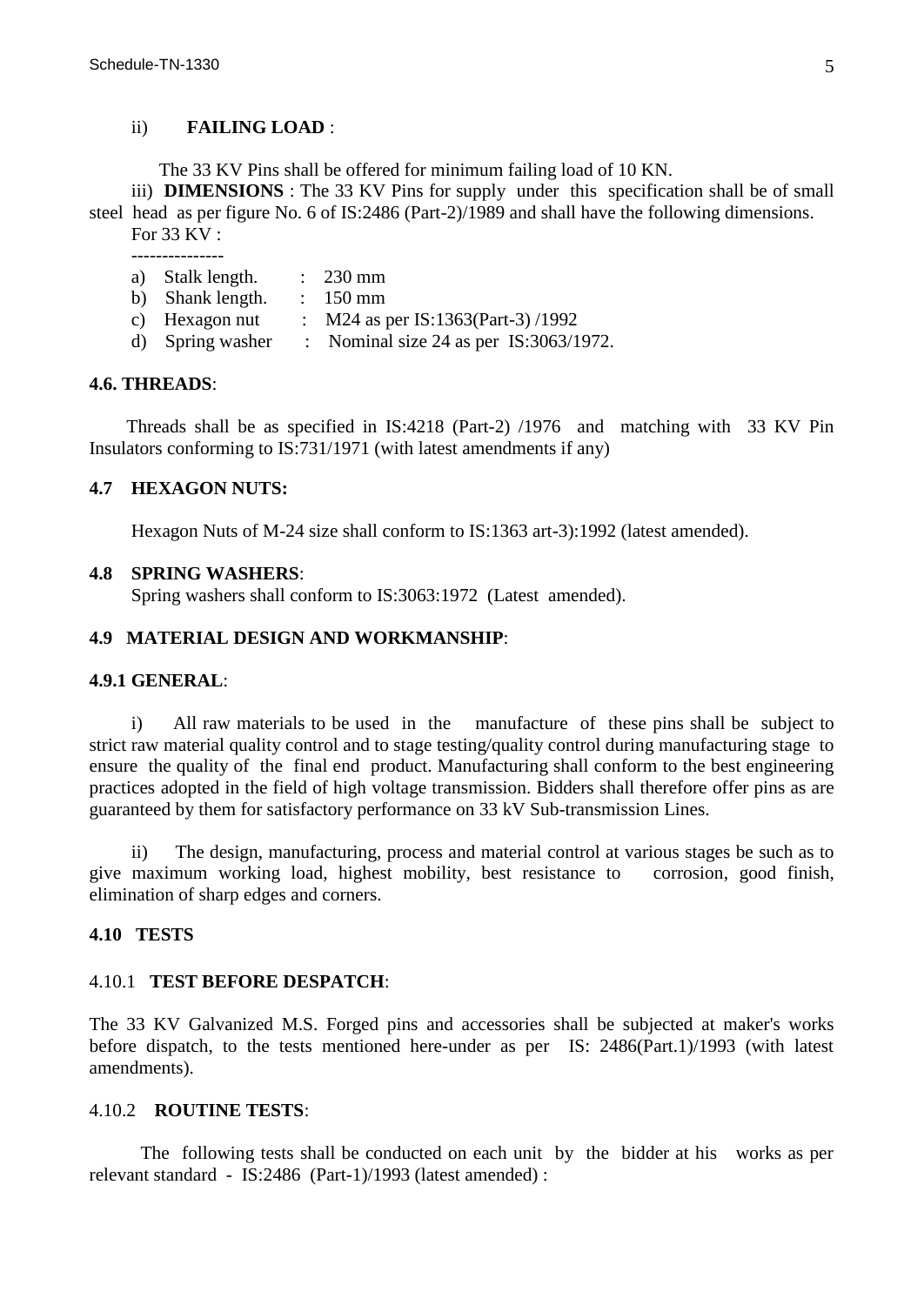a) Visual Examination (Clause-8 )

# **4.10.3 ACCEPTANCE TESTS**:

 The following tests shall be conducted on samples taken at random from a lot as per relevant standard, IS:2486 (Part-1)/1993 (latest amended) in presence of purchaser's representative:

- a) Verification of dimensions (Clause 8 & 9.2.2)
- b) Galvanizing Test (Clause 9.4)
- c) Mechanical Tests (Clause 9.5)

# **5.0 TYPE TESTS**

- 5.1 a) The bidder shall furnish valid and authenticated type test certificate from a Govt. approved/ a Govt. recognized/ NABL accredited laboratory/ ILAC i.e. International Laboratory Accredited laboratory / ILAC i.e International Laboratory Accrediation Cooperation ( In case of foreign laboratory) of 33 KV Pin . Such type test certificates should not be older than **five years** as on the date of bid opening. For this purpose date of conduction Type Test(s) will be considered.
	- b) The type test certificates by in house laboratory of biding firm even if it is a Govt. approved/ Govt recognized/ NABL accredited/ ILAC accredited, shall not be accepted, in case of their own bid. This will not apply if biding firm is Govt. Company/ Public Sector Undertaking.
	- c) The bidder should furnish documentary evidence in support of the laboratory whose type test have been furnished, that the said laboratory is a Govt/ a Govt. approved/ a Govt. recognized/ NABL accredited laboratory/ ILAC accredited ( in case of foreign laboratory)
	- d) The type test certificates shall be furnished either in original or duly attested by notary.
	- e) The bids of only those bidders shall be considered to be meeting the type test criteria who furnishes complete type test certificates with the bid as per above provision.
	- f) However, in the following cases the Bidder is not in a position to furnish Type Test Certificate of tendered item, the bid of the bidder may be considered meeting the type test criteria if the bidder furnishes an undertaking stating that valid type test certificate from a Govt. approved /Govt. recognized / NABL Accrediated laboratory / ILAC Accredited laboratory shall be furnished from first lot received in Nigam store (without asking any delivery extension) along with bank guarantee with the technical bid from a Nationalized / Scheduled Bank in prescribed proforma at Schedule-III B or DD / Pay Order amounting to **Rs. 50,000/-** (for outside Rajasthan Based Bidder) / **Rs. 12,500**/- (for Rajasthan Based Bidder). The initial validity of bank guarantee shall be nine months with claim period of three months in addition
		- i) Where a new Rajasthan based firm is participating & is technically competent.
		- ii) Where one or more type test(s) is/ are older than **5 years**.
		- iii) Where Rajasthan/outside Rajasthan firm furnishes requisite type test reports of higher rating material
- 5.2 The following shall constitute the type tests which are to be conducted on at least three units of each rating as per relevant standard IS:2486 (Part-1)/1993 (Latest amended) :-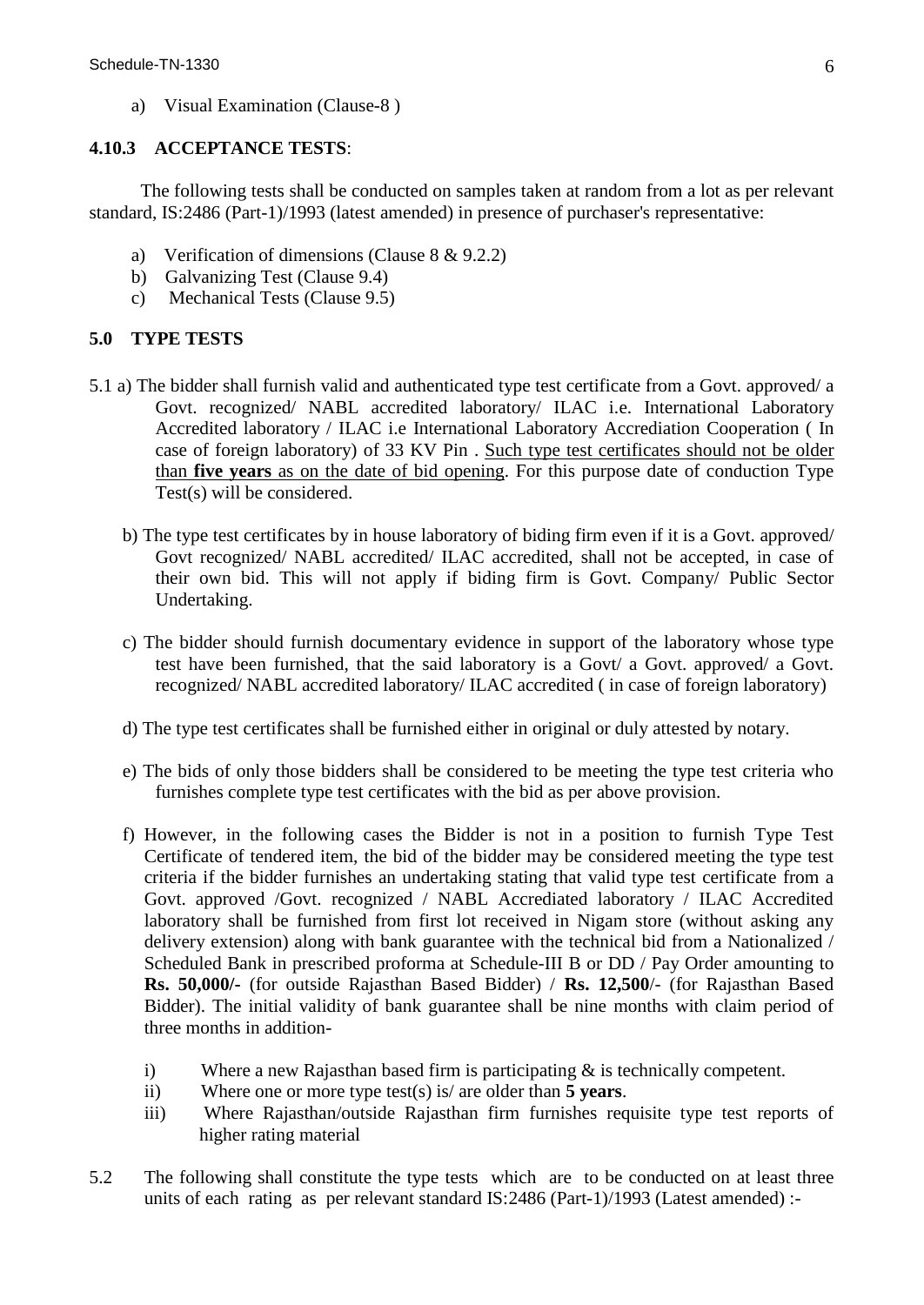- a) Freedom from defects (Clause 5 & 6).
- b) Verification of dimensions (Clause 8 & 9.2.2)
- c) Galvanizing Test (Clause 9.4)
- d) Mechanical Tests (Clause 9.5)
- e) Chemical Composition Test (Clause 9.6)
- **5.3 SAMPLING:** As per IS: 2486 (Part-1)/1993 (latest amended)

### **5.4 TOLERANCE ON TEST RESULTS** :

As per IS: 2486(Part-1)/1993 & IS: 2486 (Part-2)/1989(latest amended).

#### **5.5 TESTING FACILITIES**:

 The bidder must indicate clearly about the various testing facilities for type test as well as for routine/sample tests as per relevant ISS is respect of M.S. Forged Pins as are available at their works. In case no testing facilities are available at the bidder's works particulars of the place where such testing is proposed to be conducted during the course of inspection must be indicated.

#### **6.0 INSPECTION**

 All the tests (as mentioned at Clause 4.10) and Inspection shall be made at the place of manufacturer unless otherwise especially agreed upon by the bidder and purchaser at the time of purchase. The bidder shall afford the inspection officer(s) representing the purchaser all reasonable facilities without charges, to satisfy him that the material is being furnished in accordance with this specification. The purchaser has the right to have the tests carried out at his own cost by an independent agency whenever there is a dispute regarding the quality of supply.

 The Inspection may be carried out by the purchaser at any stage of manufacture/ before dispatch as per relevant standard.

 Inspection and acceptance of any material under the specification by the purchaser, shall not relieve the bidder of his obligation of furnishing material in accordance with the specification and shall not prevent subsequent rejection if the material is found to be defective. The Bidder shall keep the purchaser informed in advance, about manufacturing programme so that arrangements can be made for inspection.

 The purchaser reserves the right to insist for witnessing the acceptance/ routine testing of the bought out items.

 The Bidder shall give 15 days ( for local supplies) / 30 days ( in case of foreign bidder) advance intimation to enable the purchaser to depute his representative for witnessing the acceptance and routine tests. The inspection charges would be to the purchaser's account.

### **7.0 PACKING & FORWARDING** :

 i) All 33 KV Galvanized M.S. Forged pins shall be packed in double bags, one HDP bag (inner) and one gunny bag (outer) or in double gunny bag. The gross weight of each packing shall not normally exceed 50 Kg.

 ii) The packing shall be of sufficient strength to withstand rough handling during transit, storage at site and subsequent handling in the field.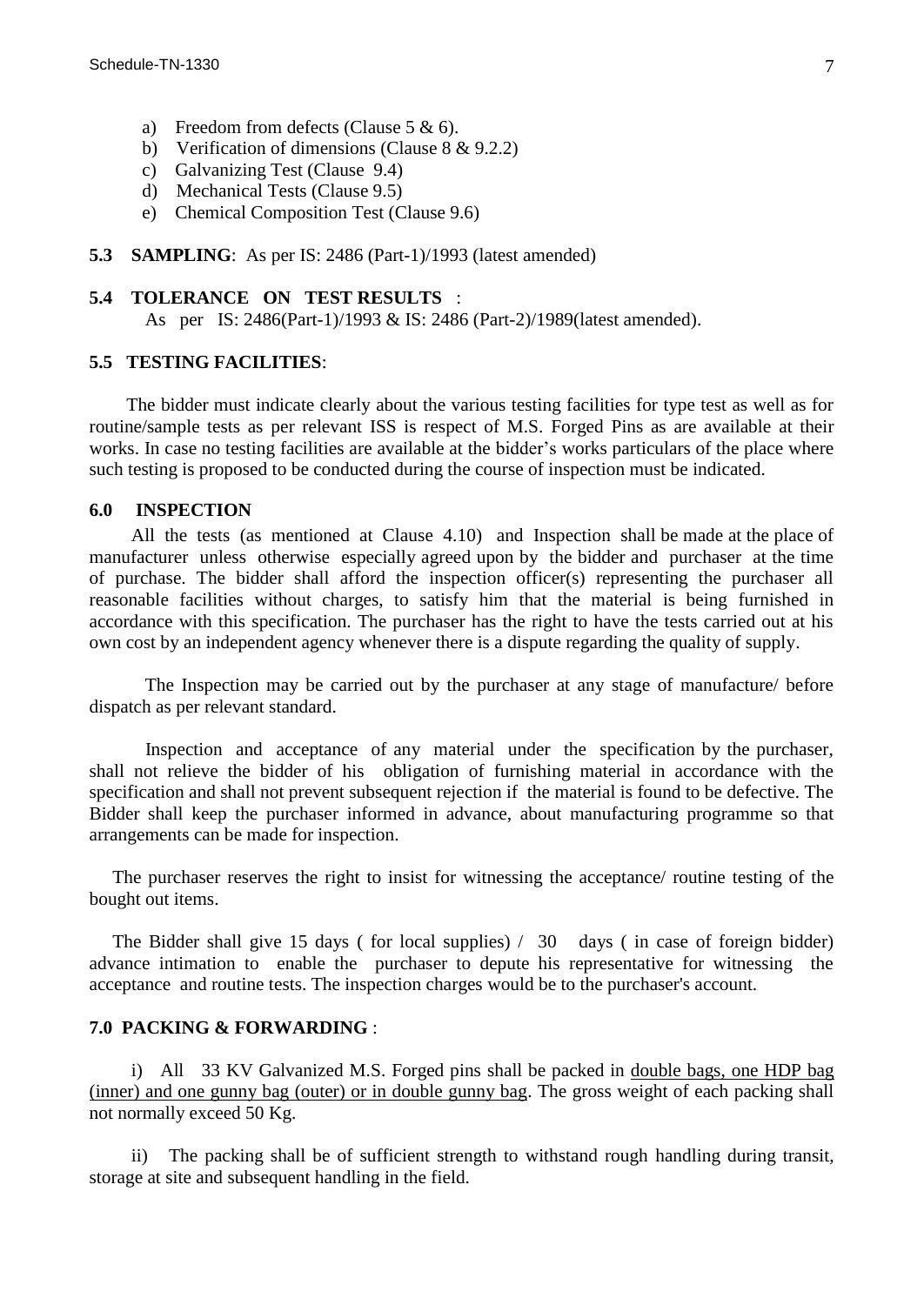# **8. PRICES & PRICE VARIATION**:

a) The prices quoted shall be variable as per price variation formula given in the specification **(Schedule-II).** The IEEMA formula allowing price variation for transmission line accessories & H/W containing all steel as under, shall hold good for 33 KV Pins with Base date **1 st day of one month prior to the date of opening of technical bid**.

 **Po SBIR Zn W**  $P =$ ---- $(20 + 58$  -----  $+ 7$ ----+ 15 ----- **100 SBIRo Zno Wo**

The details of this PV clause are available at (Schedule-II).

- b) If the price variation formula is changed, the same shall be applicable for the price variation. During the transit period when both old and new indices are being circulated, then the admissible price variation shall be applicable, which is advantageous to NIGAM, and the period from which old indices are discontinued then the PV shall be admissible with the new indices.
- c) The date of delivery (i.e. date of readiness of material) is to be considered as per clause No. 1.10 of Section-I (Instructions to bidder).

#### **9. DELIVERY SCHEDULE**

The bidder is required to quote monthly delivery. The delivery of quoted quantity should be completed in **Six months** period including commencement period of **maximum 30 days in equal monthly installments.** In case ordered quantity is different than quantity monthly delivery shall be adjusted proportionately. Bids in which monthly delivery schedule is not indicated shall be ignored.

 The bidders are required to indicate the delivery schedule in the schedule attached with the Specification.

# **10.0 TEST CHECKING OF MATERIAL AT STORES**

10.1 The material received in the stores of the NIGAM shall be subjected to the test checking at stores before final acceptance of the material, the procedure for the same shall be as under :

### 10.2 **SAMPLING**

One sample out of each sub-lot / lot of **1000 Nos.** or part thereof from each inspected lot received in stores shall be selected for test checking of material and shall be got tested. The selection of sample from the material received at stores shall be done as soon as material is received in stores without the presence of the representative of the supplier. However, testing of sample(s) at CTL shall be carried out in the presence of representative of the supplier after identification / confirmation by him that sample so selected belongs to them. In case the supplier disputes that the selected sample does not pertain to them, then fresh sample shall be selected in the presence of the representative of the supplier and test(s) be carried out.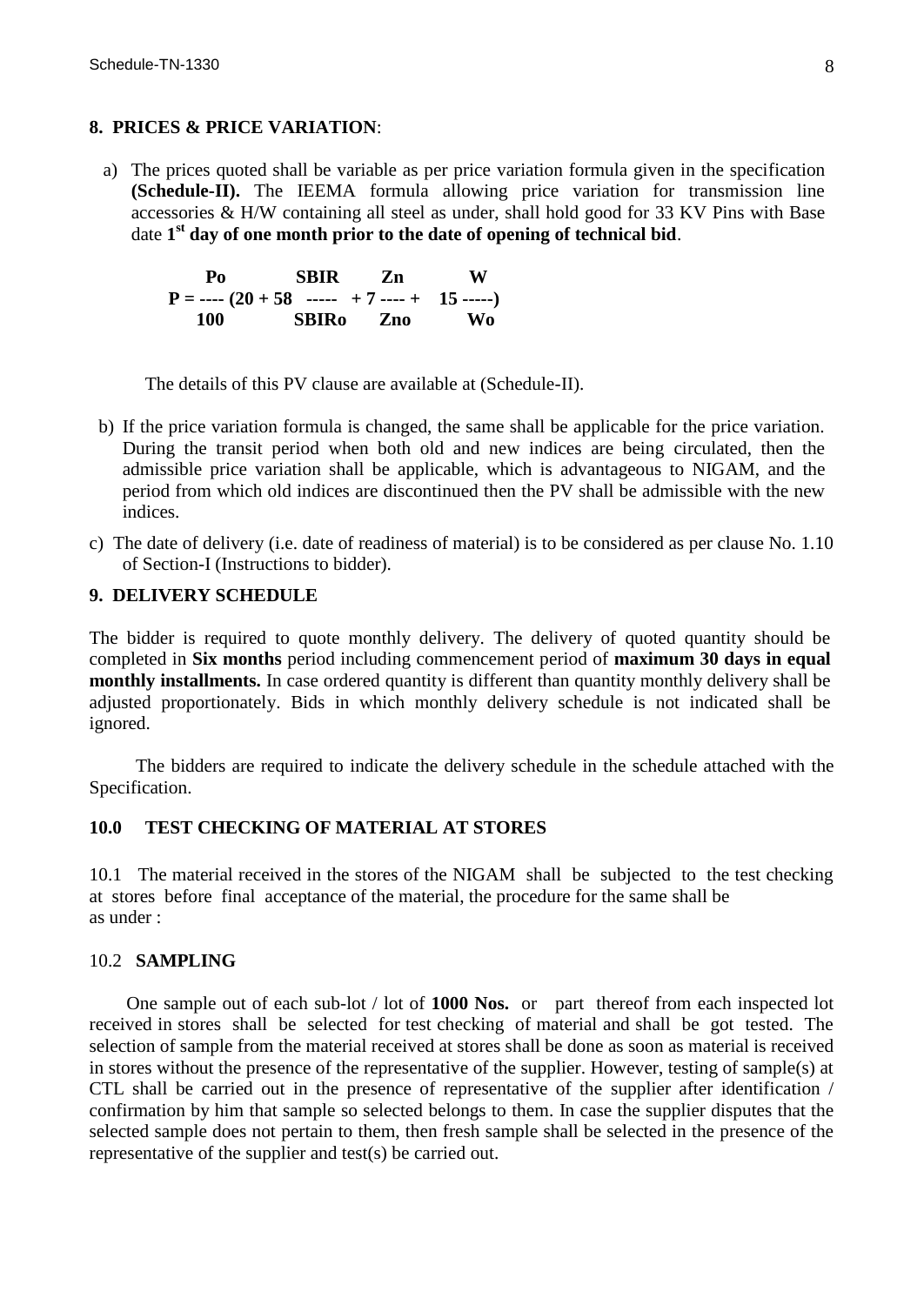# 10.3 **TESTS**

The following tests shall be carried out on the above items :

a) Visual Examination, Verification of Dimension, weight and marking

- b) Mechanical Test.
- c) Galvanization (Uniformity) Test.

Only those test shall be conducted at CTL for which facility with CTL is available.

10.4 Test of the material shall be got done at the test laboratory of the NIGAM i.e. CTL, Jodhpur in the presence of representative of supplier. For witnessing of the testing, clear 7 (seven) days notice shall be given to the supplier by fax/ speed post stating date, time  $\&$  place where the test is to be conducted. In case the supplier do not attend for witnessing the testing, the testing shall be proceeded and completed and action be taken as per the contract.

10.5 The witnessing officers of the NIGAM or as designated by the purchaser shall send copies of test reports to the purchaser, consignees and the supplier.

### **11.0 CRITERIA FOR ACCEPTANCE**

11.1 **Visual Examination, Verification of Dimension, weight and marking** – As per specification/ ISS

### 11.2 **Mechanical test**.

 In case of failure of sample in Mechanical Test, the material contained in the lot / sub-lot to which the sample belongs, shall be rejected. The rejected material shall have to be replaced by the supplier free of cost.

### 11.3 **Galvanization (Uniformity) Test**.

- 11.3.1 The sample(s) shall be first tested for (n-2) number of dips where (n) is specified number of dips in the contract. If the sample(s) does not pass the uniformity of Galvanization Test for (n-2) dips, the material shall be rejected and the material relating to relevant lot / sub-lot to which sample(s) pertains shall have to be replaced by the supplier free of cost.
- 11.3.2 If the sample has passed the uniformity of Galvanization Test for (n-2) dips, then it shall be tested for (n-1) dips. If the sample has not passed the uniformity of Galvanization Test with (n-1) dips, then material pertaining to relevant lot / sub-lot shall be accepted with a deduction @ 10% of cost of material.
- 11.3.3 If the sample has passed the uniformity of Galvanization Test with (n-1) dips, then sample shall be tested for last one dip of one minute to complete the test for `n' dips. If the sample does not pass the uniformity of Galvanization Test with `n' dips, then the material pertaining to relevant lot/ sub-lot shall be accepted with a deduction @ 5% of cost of material.
- 11.3.4 If the sample(s) have passed the Test with number of dips as specified in the contract (n), then material pertaining to relevant lot / sub-lot shall be accepted.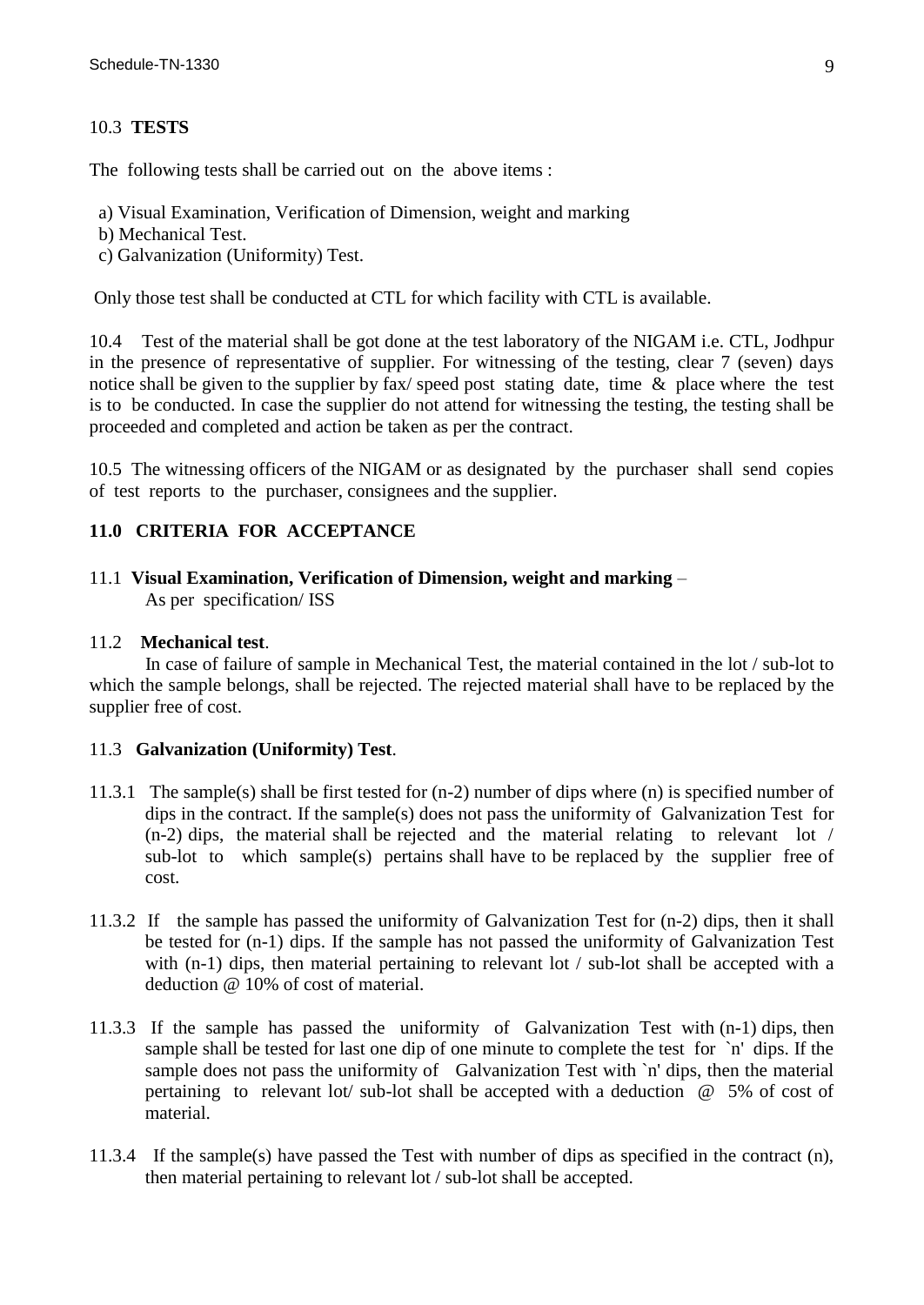### **12.0 TEST CHARGES** :

 All test charges incurred towards test checking of the material received in our stores shall be borne by the NIGAM.

# **13.0 PAYMENT :**

 Payment shall be made only after receipt of successful test report from the CTL on the samples selected from the material received at the stores. However, the due dates for payment shall be considered from the date of submission of the bills along with receipted challans to Sr. Accounts Officer (Cash & CPC), JdVVNL, Jodhpur.

# **14.0 IDENTIFICATION & MARKING** :

14.1 Each 33 KV Pin shall be marked with the manufacturer's name or trade mark.

### **15.0 QUANTITY TOLERANCE** :

 Quantity tolerance of plus minus 2% of ordered quantity shall be allowed for completion of supply.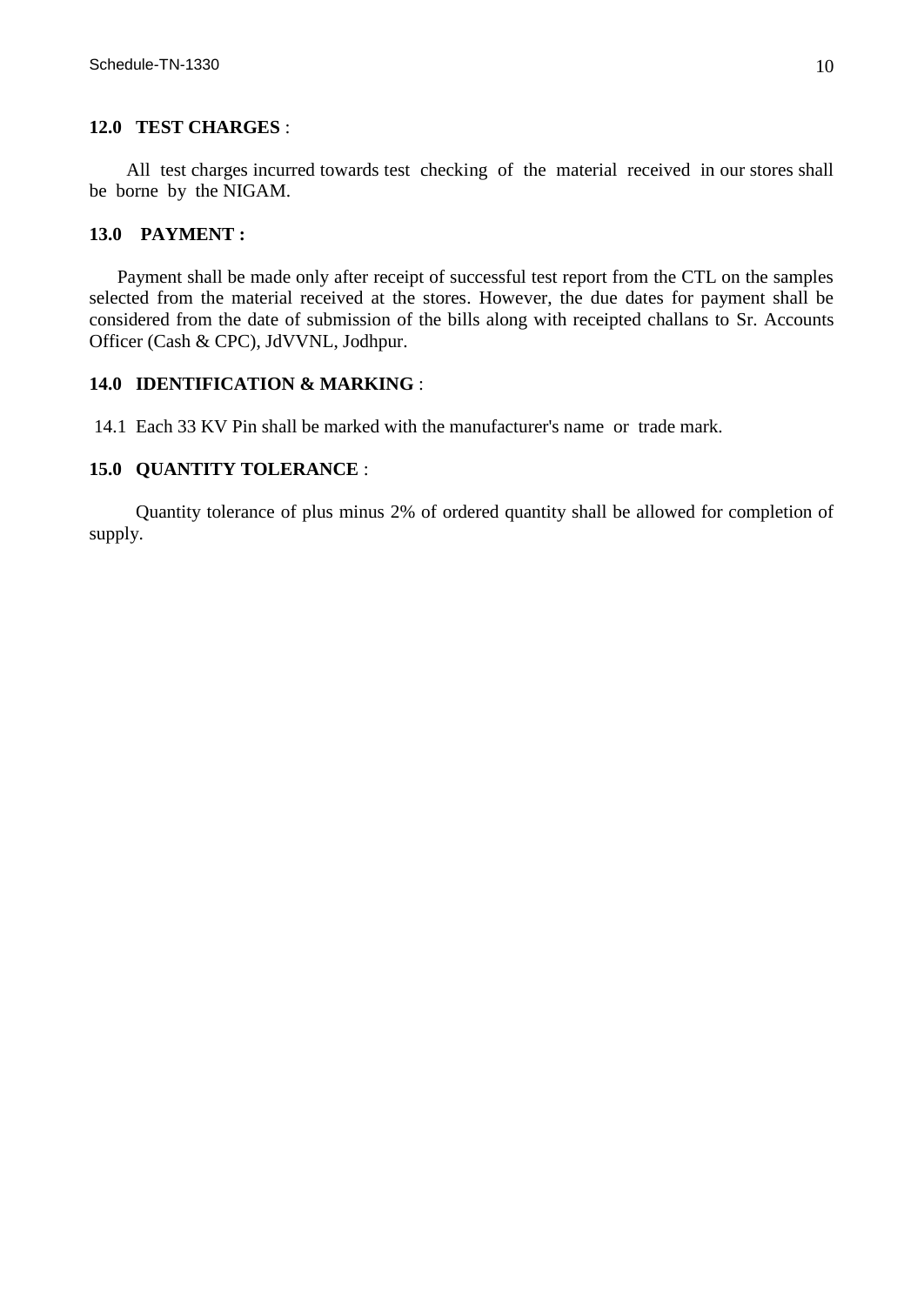# **SCHEDULE-I**

# **JODHPUR VIDYUT VITRAN NIGAM LIMITED**

# **A Govt. of Rajasthan Undertaking**

# **SCHEDULE OF REQUIREMENT**

| S. No. | <b>Particulars</b>                        | Qty in nos. |
|--------|-------------------------------------------|-------------|
|        | Galvanized M.S. Forged Pins for 33 KV Pin |             |
|        | Insulator $(33 KV G. I. Pins)$            | 27,148 Nos. |
|        |                                           |             |

The requirement of 33 KV pins as indicated above is tentative and can be increased or decreased at the time of placing of the order.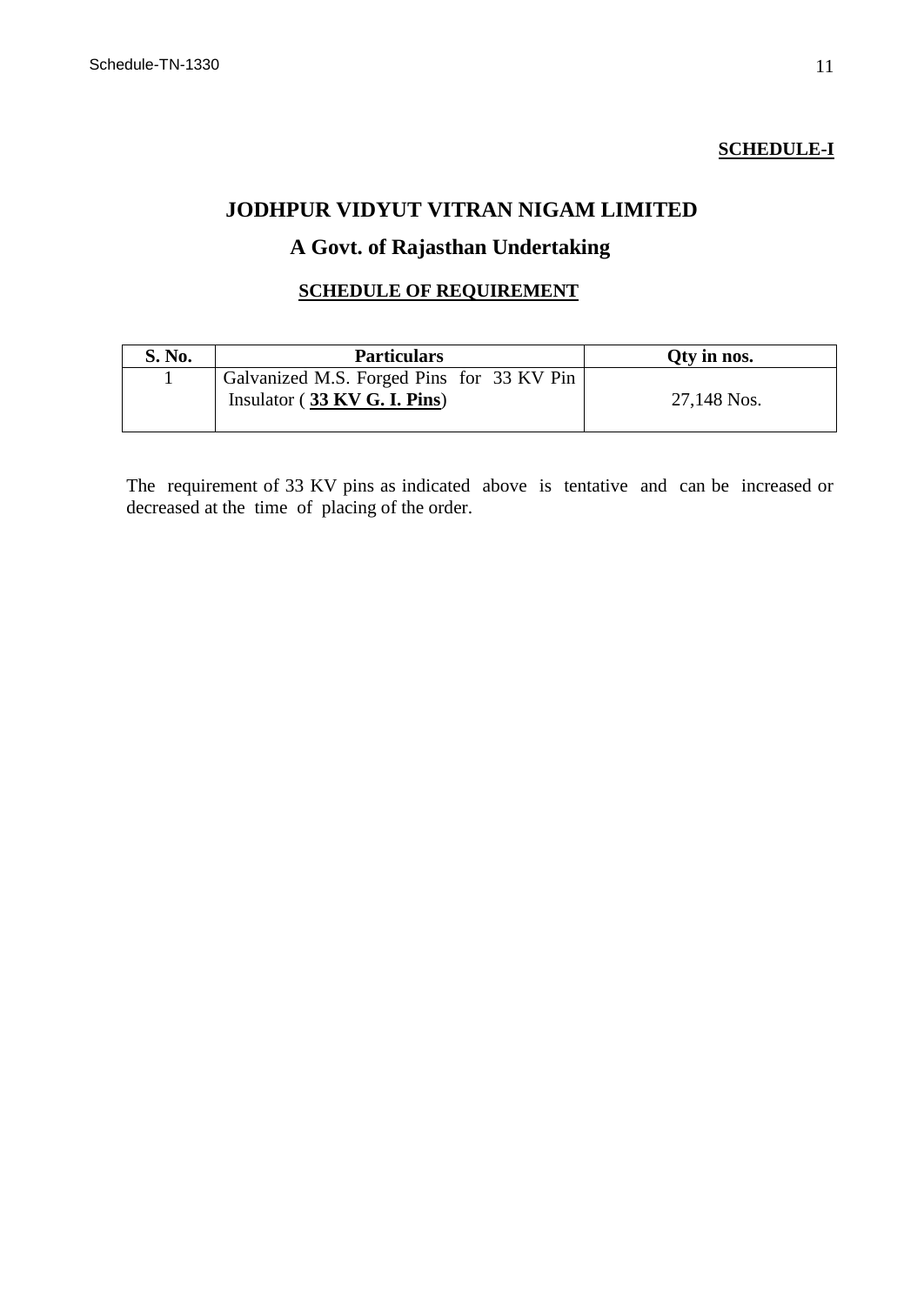### **SCHEDULE-II**

**PRICE VARIATION CLAUSE FOR TRANSMISSION LINE ACCESSORIES AND HARDWARES**.

# **CONTAINING: (A) BOTH ALUMINIUM & STEEL (B) ONLY ALUMINIUM (C) ONLY STEEL**

 The price quoted/confirmed is based on the input cost of raw materials/components and labour cost as on the date of quotation and the same is deemed to be related to the prices of raw materials and all India average Consumer Price Index Number for Industrial Workers as specified in the price variation clause given below. In case of any variation in these prices and index numbers, the prices payable shall be subject to adjustment, up or down in accordance with the following formula:

(A) Transmission line accessories & hardware containing both **aluminium & steel** 

**\_\_\_\_\_\_\_\_\_\_\_\_\_\_\_\_\_\_\_\_\_\_\_\_\_\_\_\_\_\_\_\_\_\_\_\_\_\_\_\_\_\_\_\_\_\_\_\_\_\_\_\_\_\_\_\_\_\_\_\_\_\_**

 **Po Al Zn SBIR W P = ---- (20+40 ---- + 5 ----- +20 ------ + 15 ----) 100 Alo Zno SBIRo Wo**

(B) Transmission line accessories and hardware containing only **aluminium** :

$$
P = \frac{P_0}{100} \times \frac{A1}{100} \times \frac{W}{A10} \times \frac{W}{A100}
$$

(C) Transmission line accessories and hardware containing only **steel**:

 **Po SBIR Zn W**  $P =$  ----  $(20+58$  ----- + 7 ---- + 15 -----  $)$  **100 SBIRo Zno Wo**

Wherein:

- **P** = Price payable as adjusted in accordance with the above formula.
- **Po** = Price quoted/confirmed.
- **Alo** = Price of EC grade aluminium ingots (refer notes) . This price is as applicable on the Ist working day of the month, **one** month prior to the date of tendering.
- **Zno** = Price of electrolytic high grade zinc (refer notes). This price is as applicable on the Ist working day of the month, **one** month prior to the date of tendering.
- **SBIRo** = Price of Steel Billet-Retail (refer notes)

This price is as applicable on the Ist working day of the month, **one** month prior to the date of tendering.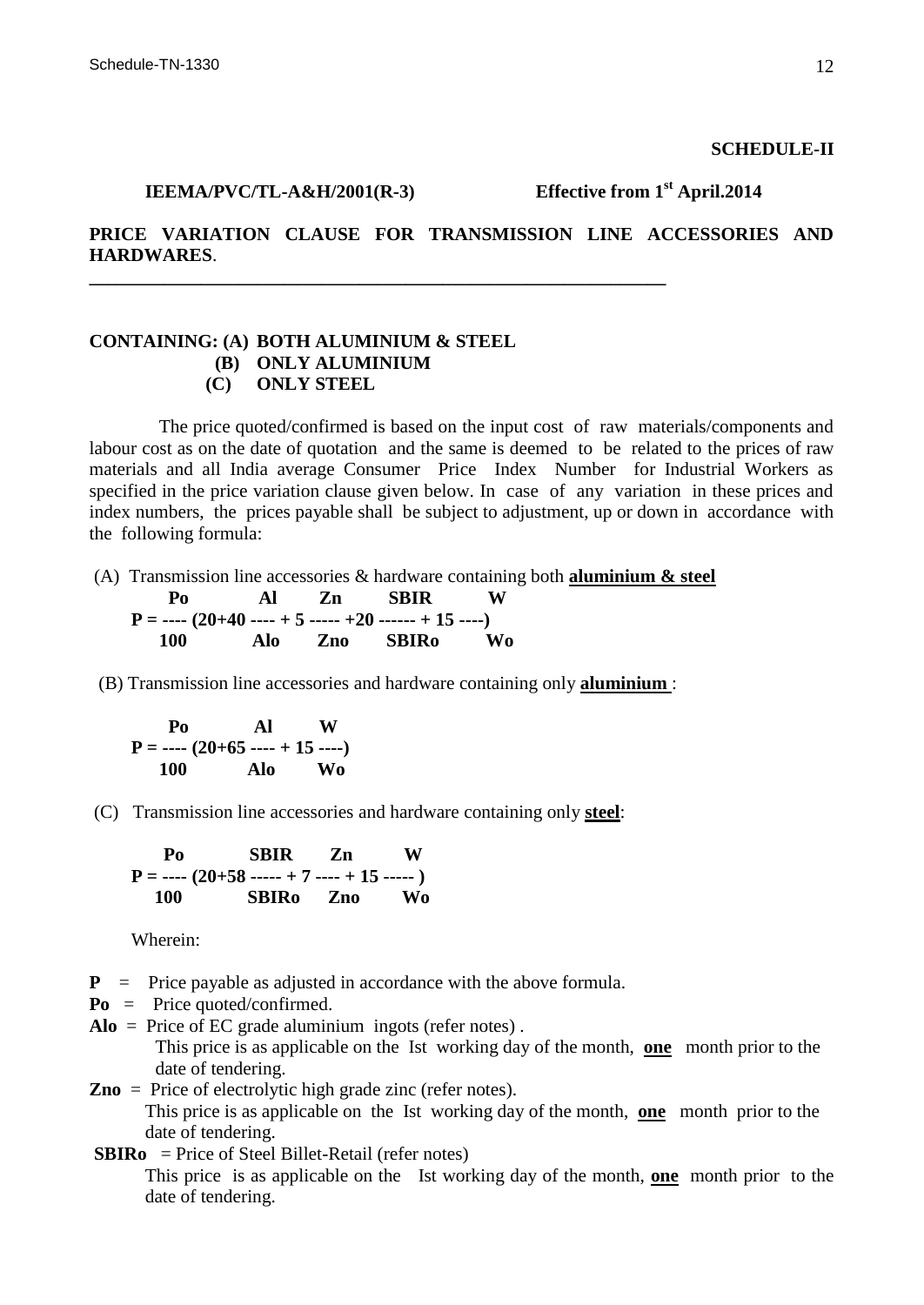**Wo** = All India Average Consumer Price Index number for Industrial Workers, as published by the Labour Bureau, Ministry of Labour, Govt. of India. (Base 2001=100) This index number is as applicable on the first working day of the month, **Three** months prior to the date of tendering.

 For example, if the date of tendering falls in Oct,2008, the applicable price of Aluminum (Alo) ,Zinc (Zno) and Billets 100 mm (SBIo) should be for the month Sept.,2008 and all India average consumer price index number (Wo) should be for the month of July,2008 .

 The above prices and indices are as published by IEEMA vide Circular reference NO. IEEMA (PVC)/ TLA&H (R-2) /  $\angle$  prevailing as on Ist working day of the month i.e. one month prior to the date of tendering.

- **Al** = Price of EC grade aluminium ingots. (refer notes). This price is as applicable on the Ist working day of the month , **two** month prior to the date of delivery.
- $\mathbf{Zn} = \text{Price of electrolytic high grade zinc. (refer notes).}$ This price is as applicable on the Ist working day of the month, **two** month prior to the date of delivery.
- **SBIR** = Price of Steel Billets-Retail (refer notes). This price is as applicable on the Ist working day of the month, **two** month prior to the date of delivery
- $W =$  All India Average Consumer Price Index number for Industrial Workers, as published by the Labour Bureau, Ministry of Labour, Govt. of India. (Base 2001=100). This index number is as applicable on the first working day of the month, **four** months prior to the date of delivery.

 For example, if the date of delivery falls in July,2009, the applicable price of Aluminum (Al), Zinc (Zn) and Billets 100 mm (SBI) should be for the month May,09 and all India average consumer price index number (W) should be for the month of Mar.,2009.

# **BASE DATE : 1 st day of one month prior to the date of opening of the technical bid**

# **The date of delivery ( i.e. date of readiness of material ) is to be considered as per clause No. 1.10 of Section-I (Instructions to bidder).**

#### **Notes:-**

- (A)All prices of raw materials are exclusive of modvatable excise/CV duly amount and exclusive of any other central, state or local taxes octroi etc.
- (B) All prices are as on first working day of the month.
- (C) The details of prices are as under: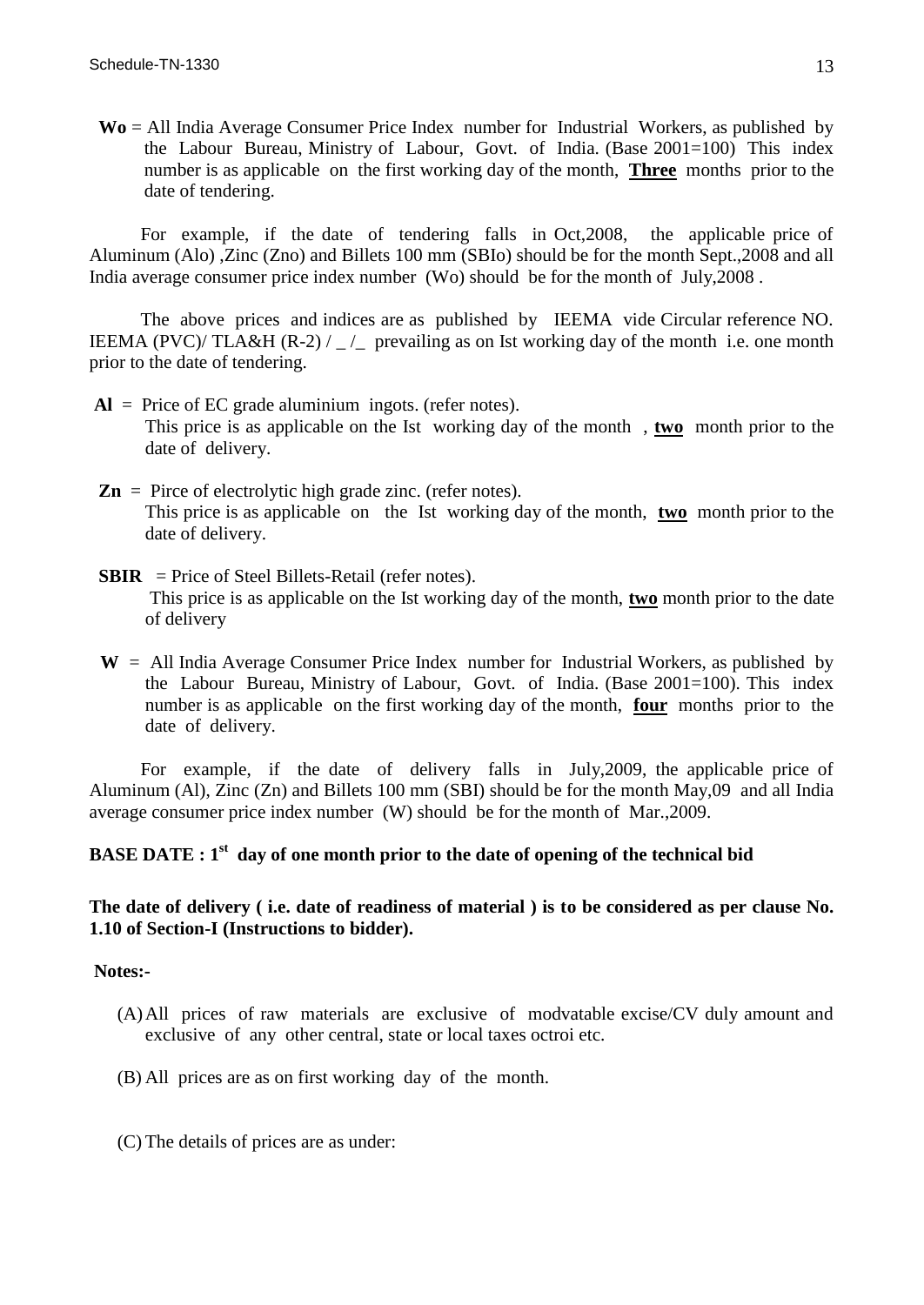(i) The price of aluminium (in Rs/MT) is the average price of EC grade aluminium ingots as quoted by three primary producers of aluminium as per IS:4026/1987.

(ii) The price of electrolytic high grade zinc (in Rs/MT) is ex-works price as quoted by primary producer of zinc.

(iii) The price of Steel Billets are the average price of billets of size 100 mm of all cities (in Rs./MT) as published by the "Joint Plant Committee(JPC)" Kolkata.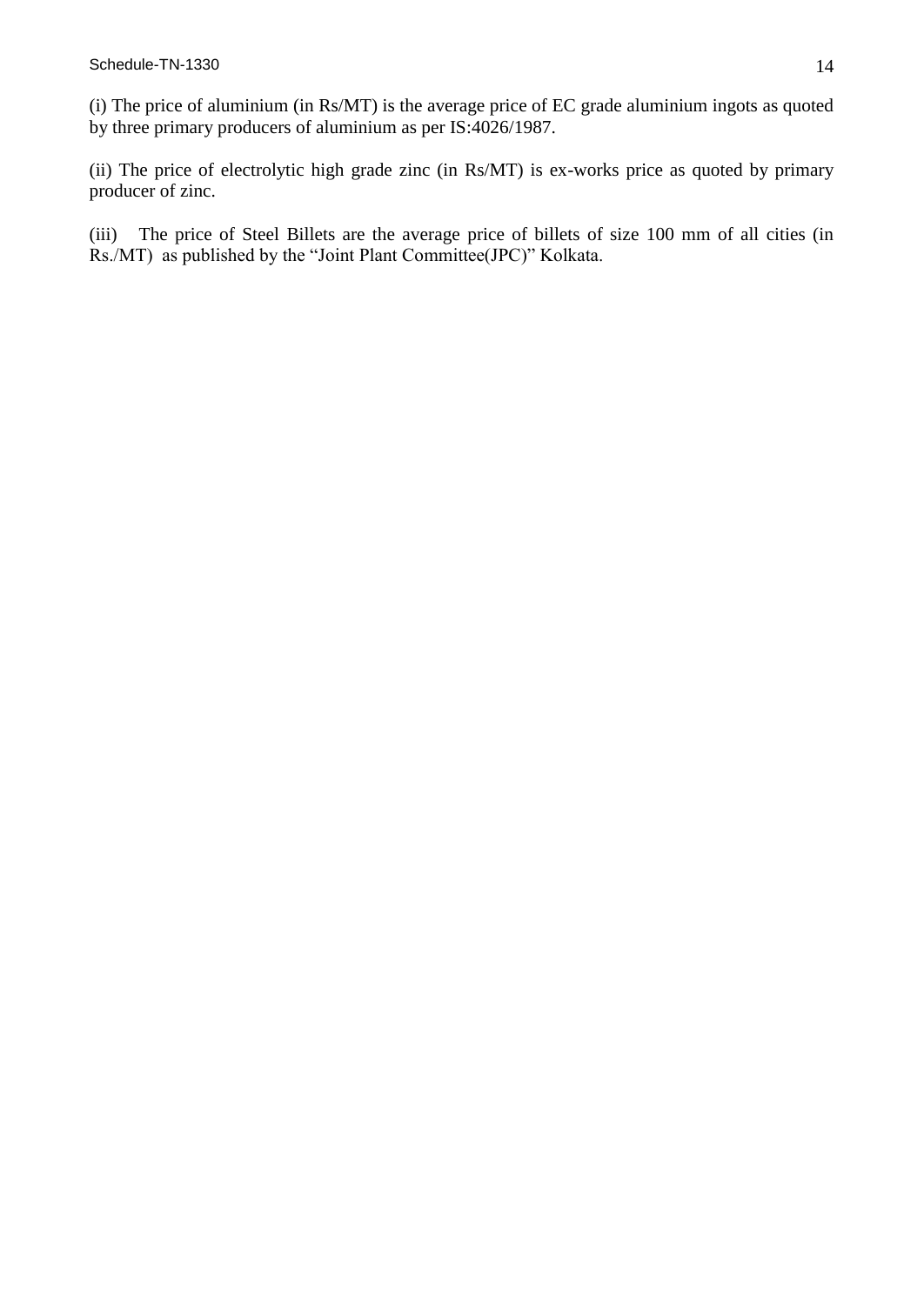

# **JODHPUR VIDYUT VITRAN NIGAM LIMITED A Govt. of Rajasthan Undertaking**

# **PRESCRIBED TECHNICAL SPECIFICATION**

(Name of Material/Equipment/Machinery/T&P etc.)

# **GALVANISED M.S FORGED PINS FOR 33 KV PIN INSULATORS (33 KV PINS)**

| S.No. | Technical specification<br>which material/equipment/<br>Machinery/T&P shall confirm                          | Name of IS/other<br>standard specification<br>to which material should<br>confirm |           | Other particulars,<br>if any. | to |
|-------|--------------------------------------------------------------------------------------------------------------|-----------------------------------------------------------------------------------|-----------|-------------------------------|----|
| 1.    | Specification for Insulator fittings for<br>overhead power lines with nominal<br>voltage greater than 1000 V | IS:2486                                                                           |           |                               |    |
|       | General requirements and test                                                                                | Part-1                                                                            | Standard) | BS:3288(International         |    |
|       | <b>Dimensional Requirements</b>                                                                              | Part-2                                                                            | IEC:120   |                               |    |
| 2.    | Hexagonal Head Bolts, Screws<br>and Nuts of Product grade C                                                  | IS:1363<br>(Part.1)                                                               |           |                               |    |
|       | <b>Hexagonal Nuts</b><br>(Size range M.5 to M.36)                                                            | IS:1363<br>(Part.3)                                                               |           |                               |    |
| 3.    | <b>Metric Screw Threads</b>                                                                                  | IS;4218                                                                           |           |                               |    |
| 4.    | Dimensions for radii under the<br>heads of bolts and screws.                                                 | IS:4172                                                                           |           |                               |    |
| 5.    | Recommended practice for Hot dip<br>galvanising of Iron & Steel.                                             | IS:2629                                                                           |           |                               |    |
| 6.    | Specification for Zinc                                                                                       | IS:209                                                                            |           |                               |    |
| 7.    | Dimensions for nominal lengths<br>and threads length for bolts,<br>screws and studs.                         | IS:4206                                                                           |           |                               |    |
| 8.    | Schedules for wrought steel for                                                                              | IS:1570                                                                           |           |                               |    |
|       | general engineering purpose Steel                                                                            | (Part.1)                                                                          |           |                               |    |
|       | specified by tensile and/or yield properties,                                                                |                                                                                   |           |                               |    |
| 9.    | Specification for Carbon steel<br>forgings for general engineering<br>purposes.                              | IS:2004                                                                           |           |                               |    |
| 10.   | Method for determination of Zinc<br>coating on Zinc coated iron steel articles.                              | IS:6745                                                                           |           |                               |    |

**SCHEDULE – III**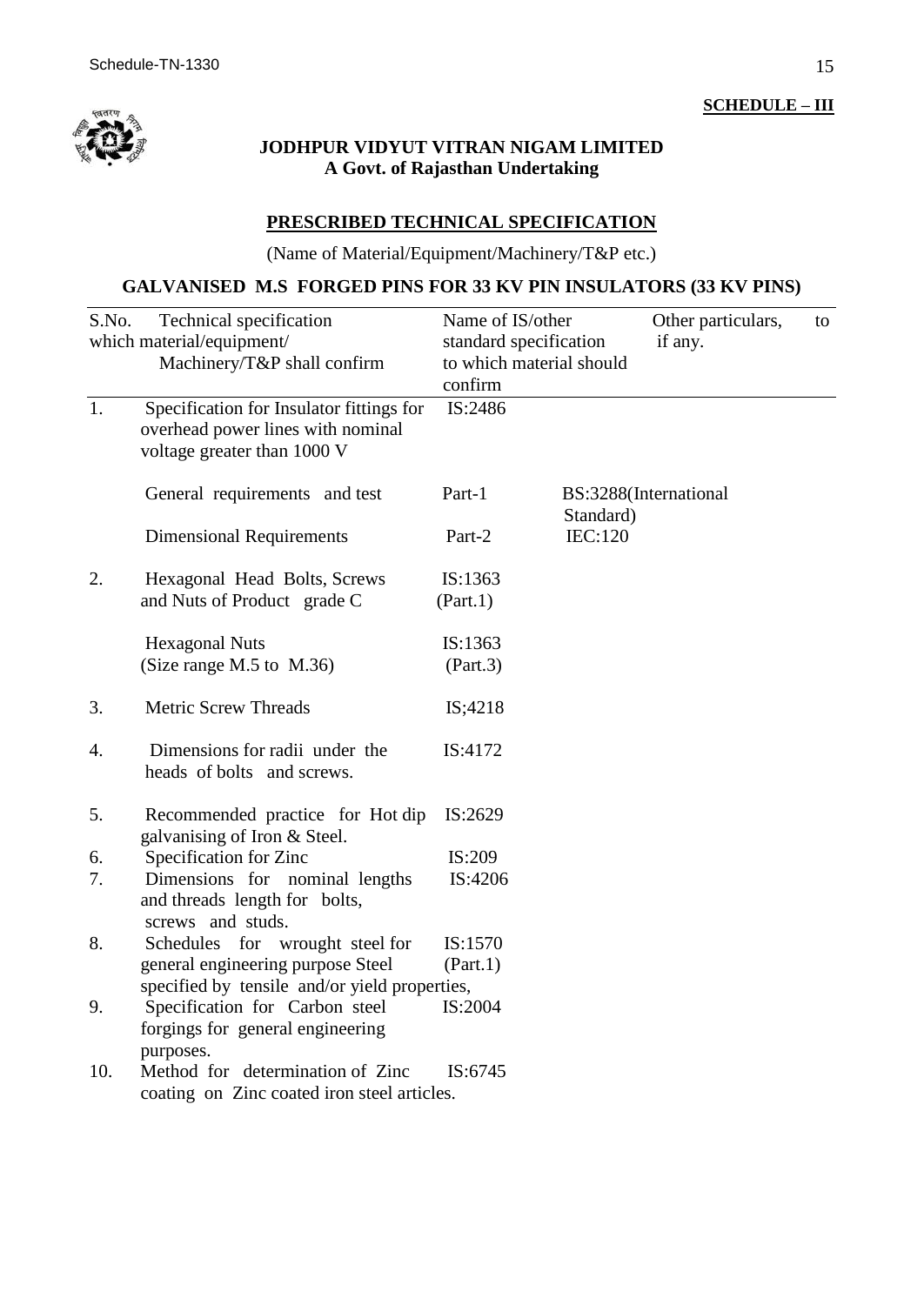| S.No. | Technical specification<br>to which material/equipment/<br>Machinery/T&P shall confirm            | Name of IS/other<br>standard specification<br>to which material should<br>confirm | Other particulars,<br>if any. |
|-------|---------------------------------------------------------------------------------------------------|-----------------------------------------------------------------------------------|-------------------------------|
|       | 11. Electroplated coatings of zinc<br>on iron and steel.                                          | IS: 1573                                                                          |                               |
|       | 12. Introduction $\&$ general<br>Information for threaded<br>Fasteners.                           | IS: 1367<br>$(Part-1)$                                                            |                               |
|       | 13. Product grades & tolerances                                                                   | IS: 1367<br>Part-II                                                               |                               |
|       | 14. Mechanical properties & test<br>methods for Bolts screws and<br>studs with full load ability. | IS:1367<br>Part-III                                                               |                               |
|       | 15. Plain washers (Ist revision)                                                                  | IS:2016                                                                           |                               |
| 16    | Recommended practice for<br>hot dip galvanised of iron<br>$&$ steel.                              | IS:2629                                                                           |                               |
|       | 17. Methods of testing uniformity<br>Of coating of zinc coated article                            | IS: 2633<br>(IInd revision).                                                      |                               |

Certified that we agree to all the aforesaid technical specification except at S.No……. for which our technical specification shall be as under:-

| Technical specification<br>which material/equipment/ | standard specification              | if any. |  |
|------------------------------------------------------|-------------------------------------|---------|--|
| Machinery/T&P shall confirm                          | to which material should<br>confirm |         |  |

 **(Signature)** Name & Designation with seal of the bidder.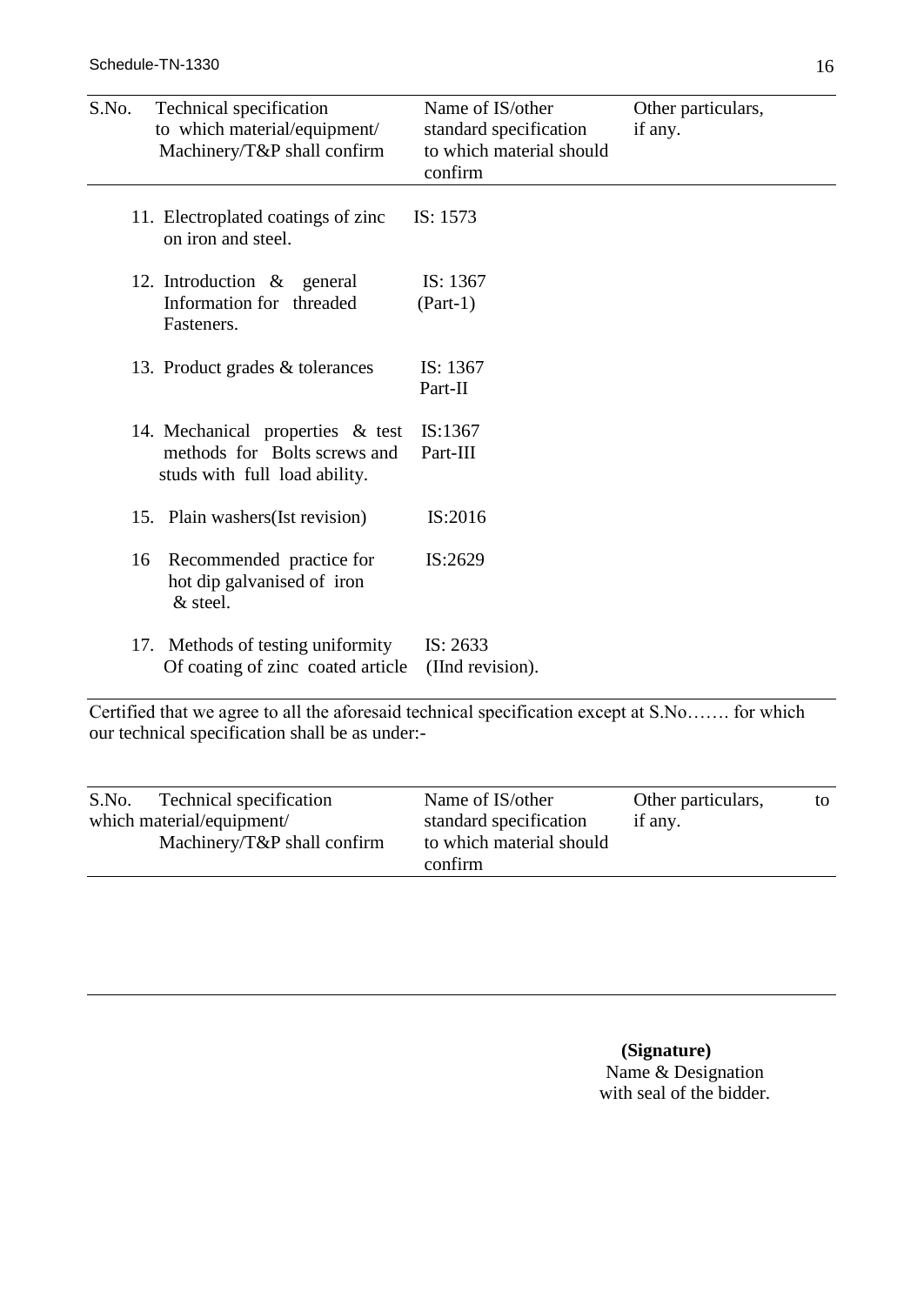# **SCHEDULE-III (A)**

### **TN-1330 ITEM : 33 KV G.I. Pins**

### **PRE-QUALIFICATION REQUIREMENT**

The bidder should fulfill following qualifying requirements for successful participation in the tender along with relevant documentary evidence supporting each qualifying requirement without which the offer shall be considered non-responsive & rejected.

# 1.0 **STATUS OF BIDDER**:-

- a) The bidder should be a Manufacturer of offered items. The offers from sole selling agent/ authorized dealers shall not be entertained.
- b) Old/ New suppliers:- Any bidder located within or outside the state of Rajasthan has participated for the first time in a particular Discom & meeting minimum qualification requirement and has supplied the tendered material/or of higher rating in other utility shall be treated as an old supplier. Rajasthan's firms although supplied in past but not meeting minimum quantity supplied criterion including altogether new units which have not supplied any quantity but having adequate & required manufacturing and testing facility and technical know-how of the tendered material shall be considered as new firms and would be eligible for trial order only. In case of supply made to the licensed power utility outside India, the C.A. certificate furnished by firm shall be considered.

Note:-The material supplied and accepted for same/higher rating for Turnkey projects to a licensed power utility/Govt. shall be considered for the purpose of evaluating criteria. The certificate given by C.A. shall indicate above quantity separately.

# 2.0 **PAST SUPPLY & PERFORMANCE CRITERIA** :-

The bidder shall meet both past supply and performance criteria as detailed below for opening of tenders:-

# 2.01 **PAST SUPPLY:-**

- 2.01.1 The bidder is required to quote for minimum 10% of tendered quantity failing which their offer may be considered Non-Responsive.
- 2.01.2 The bidder should have designed, manufactured / fabricated, tested and supplied to utility / Discoms / Govt. Departments at least 2 X QQ (QQ being the quoted quantity) of similar item / higher rating of tendered material / equipment in last 3 financial years from the date of opening of technical-commercial bid.
- Note: Requirement of quantity manufactured, minimum quantity to be offered and amount of Bank Guarantee to be furnished in absence of test certificate shall be reduced to 25% for Rajasthan based units.
- 2.01.3 In support of fulfillment of the past supply criteria, the bidder shall furnish documentary evidence in the form of certificate from Chartered Accountant in the enclosed prescribed proforma only. This prescribed proforma should be furnished either in original or copy duly attested by Notary. The bidder shall also sign and affix seal on the C.A. Certificate. The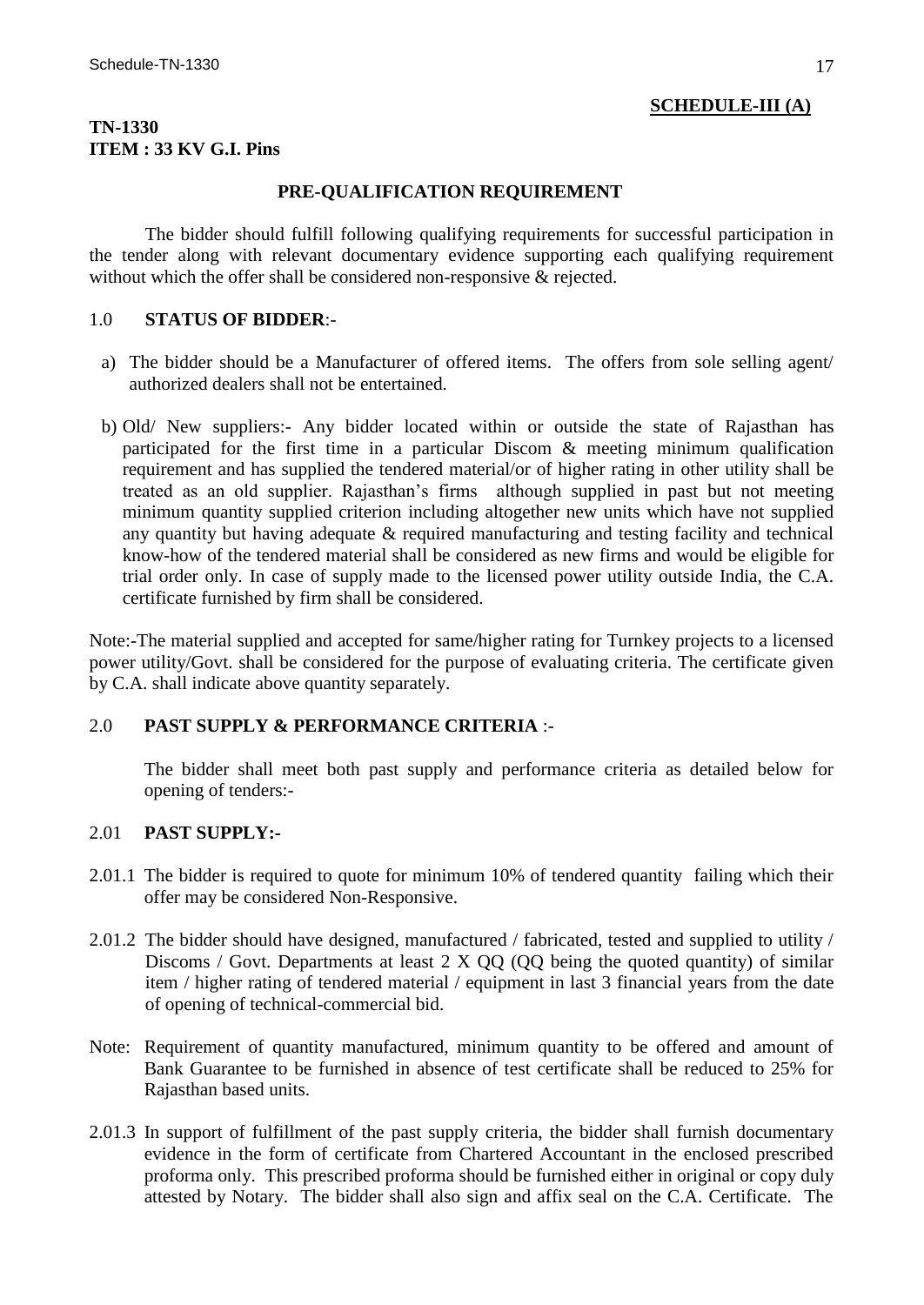certificate should have membership number with the name & address of the chartered accountant. Certificate should clearly indicate the quantity supplied, period of supply, voltage Class, Rating of the Transformer etc. in the format prescribed, any deviation to format or information diverted format, will not be considered and rejected.

Note:-The material supplied and accepted for same/higher rating for Turnkey projects to a licensed power utility/Govt. shall be considered for the purpose of evaluating criteria. The certificate given by C.A. shall indicate above quantity separately.

### 2.02 **PERFORMANCE CRITERIA:-**

2.02.1 i) If a bidder has supplied up to 50% of ordered quantity in previous tender up to date of opening of subsequent tender and scheduled delivery period expired, the bid of such bidder will not be opened in the Discom for that item.

ii) However, if the supplies have been completed for a quantity more than 50% but not completed up to date of opening of subsequent tender and scheduled delivery period expired, the quantity equal to the quantity pending in previous tender for that item shall be reduced from the subsequent tender quantity to be allocated to the bidder.

# **3.0 TYPE TEST CRITERIA**

3.01 The bidder shall furnish valid and authenticated type test certificates from a Govt. approved / Govt. recognized / NABL Accredited laboratory / ILAC i.e. International Laboratory Accredited Laboratory (in case of foreign laboratory) of similar rating and design of tendered material/ equipment. Such type test certificates should not be older than **05 years** as on the date of bid opening. For this purpose date of conducting type test will be considered.

> The type test certificate by in house laboratory of tendering firm even if it is a Govt. approved / Govt. recognized / NABL accredited / ILAC accredited, shall not be accepted, in case of their own tender. This will not apply if tendering firm is Govt. company / public Sector undertaking.

- 3.02 The bidder should furnish documentary evidence in support of the laboratory whose type test have been furnished, that the said laboratory is a Govt. / a Govt. approved / a Govt. recognized / NABL accredited laboratory / ILAC accredited (in case of foreign laboratory).
- 3.03 The type test certificates shall be furnished either in original or copy duly attested by notary.
- 3.04 The bids of only those bidders shall be considered to be meeting the type test criteria who furnishes complete type test certificate with the bid as per above provision.
- 3.0.5 However, in following cases the bid of the bidder may be considered meeting the type test criteria if the bidder furnishes an undertaking stating that valid type test certificate from a Govt. approved / Govt. recognized / NABL Accredited laboratory / ILAC Accredited laboratory shall be furnished from first lot received in Nigam store (without asking any delivery extension) along with bank guarantee with the technical bid from a Nationalized / Scheduled Bank in prescribed proforma at Schedule-III C or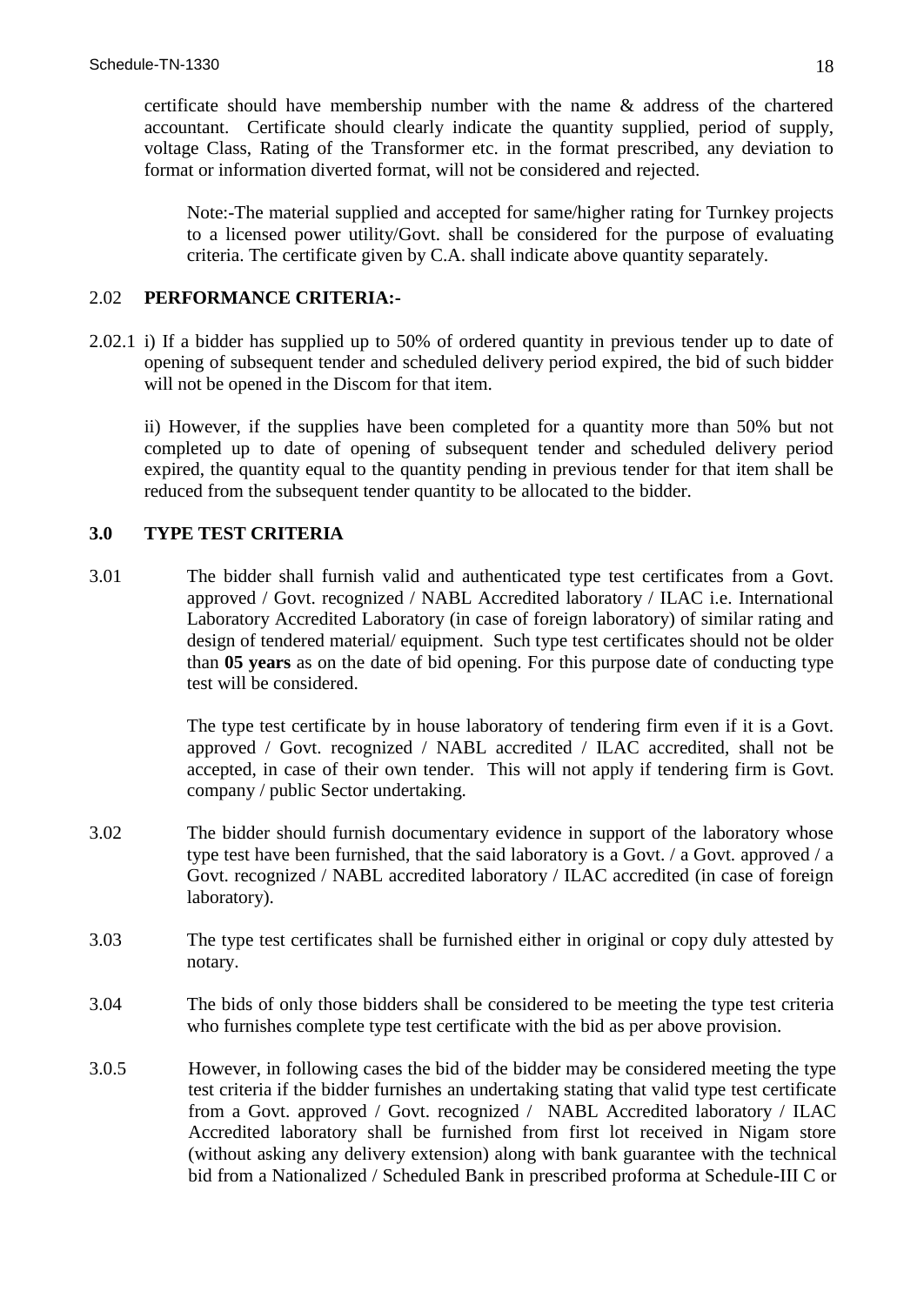DD / Pay Order amounting to **value as detailed below** . The initial validity of bank guarantee shall be nine months with claim period of three months in addition

- i) Where a new Rajasthan based firm is participating  $\&$  is technically competent.
- ii) Where one or more type test(s) is/ are older than **5 years**.
- iii) Where Rajasthan/outside Rajasthan firm furnishes requisite type test report of higher rating material.

| <b>Amount of Bank Guarantee in lieu of type test</b> |                                   |  |
|------------------------------------------------------|-----------------------------------|--|
| For Rajasthan based firms                            | For Outside Rajasthan based firms |  |
| $Rs. 12,500/-$                                       | $Rs. 50,000/-$                    |  |

### **4.0 POOR RECORD OF PERFORMANCE AND DELIVERY**:

The bidder who has been black listed in any of the state Discom or with whom business relations have been severed in Jodhpur Discom shall not be considered. Severment of business relations will be done in case of following circumstances for the period and with the recovery mentioned against each:

|                                  | i) When vendor does not accept   Forfeiture of EMD/cancellation of vendor registration to recover         |
|----------------------------------|-----------------------------------------------------------------------------------------------------------|
|                                  | order awarded on its accepted amount of EMD along with severment of business relations for                |
|                                  | price and terms and conditions or three years from the date of issue of order.                            |
| does not comply with contractual |                                                                                                           |
| formalities.                     |                                                                                                           |
|                                  | ii) When vendor complies with Levy of maximum recovery on account of delay in delivery along              |
|                                  | contractual formalities but does not with severment of relations for a period of 2 years from the date of |
| commence supplies.               | issue of order or in next two bids whichever is later along with                                          |
|                                  | forfeiture of EMD / cancellation of vendor registration.                                                  |

# **5.0 (A) BLACK LISTING OF A FIRM:**

After having given Show Cause Notice of 30 days, and having established & cogent reasons for blacklisting of the firm as given below, the firm should immediately be blacklisted for a period of 5 years indicating reasons of doing so, in the letter itself, and a copy of such blacklisting should be given to the firm, with the approval of CLPC:-

- (i) There are sufficient and strong reasons to believe that the supplier or his employee has been guilty of malpractices such as manhandling/misbehavior with Government official by supplier or his partner/employee, bribery, corruption or abatement of such a offence in a position where he could corrupt Nigam's official, fraud, vitiating fair tender process including substitution of or interpolation in tender, mis-representation, pilfer-aging or unauthorized use or disposal of Nigam's material issued for specific work etc.
- (ii) Where a supplier or his partner or his representative has been convicted by a court of Law for offences involving moral turpitude in relation to the business dealing or where security considerations including suspected disloyalty to the Nigam/state so warrant the blacklisting.
- (iii) If the State Bureau of Investigation or any other authorized investigating agency recommends for blacklisting after completing the investigation.
- Note:1 If a supplier after having tendered for a supply or after negotiations gives application voluntarily vitiating the fair tendering process, it shall also tantamount to malpractice.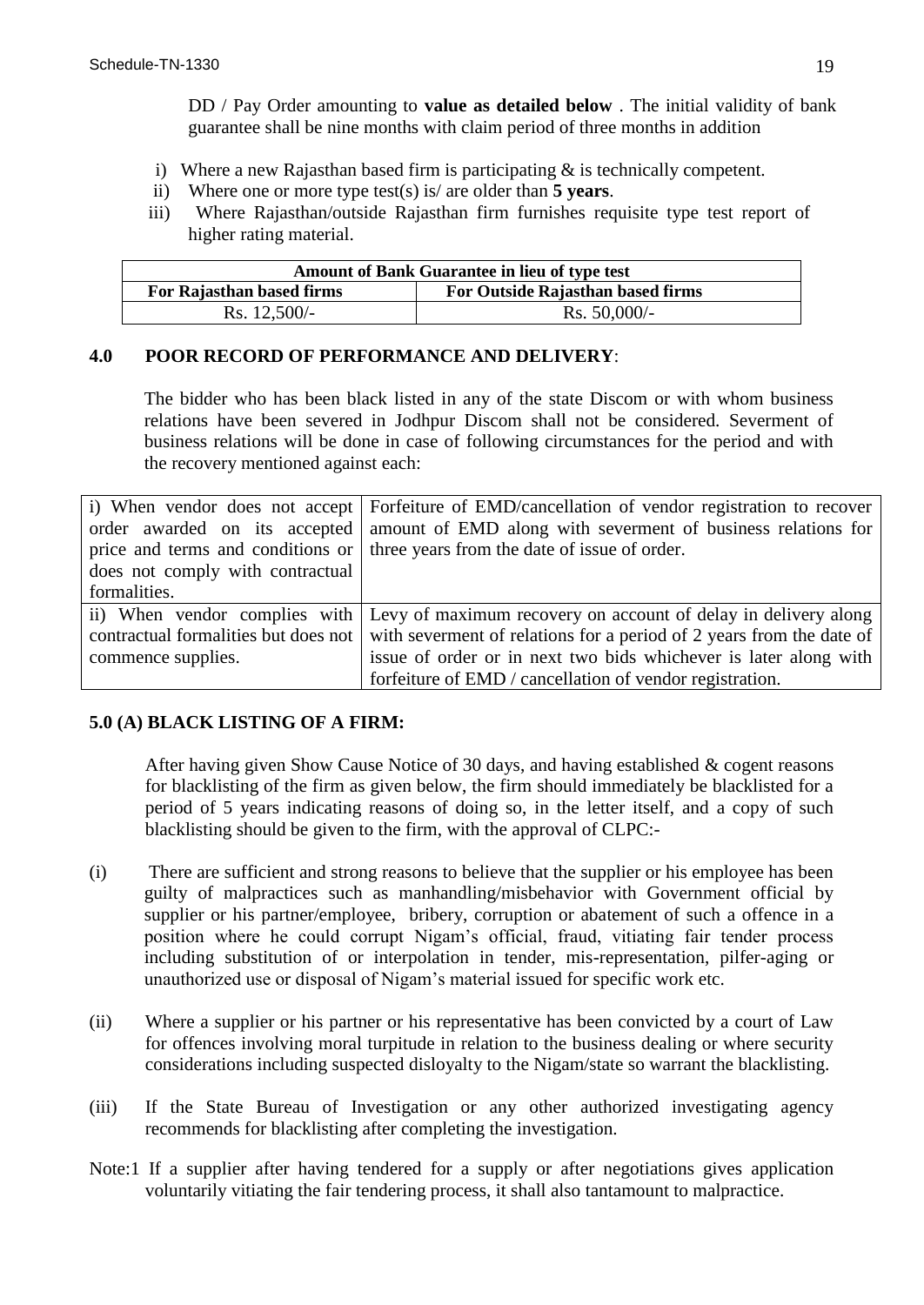- Note:2 A register containing the reasons for blacklisting the supplier as also the names of all the partner of the suppliers and the allied concerns coming within the effective influence of the blacklisted supplier will be maintained.
- Note:3 A register of black listed supplier will be maintained which will not only include suppliers enlisted with the Enlisting Authority but also black listed suppliers in Nigam.
- Note.4 A Black listed supplier (i) shall not be entitled for registration in any of the Discom (ii) shall not be awarded any supply order in future in any Discom during the notified period.(iii) his registration if any shall stand cancelled immediately and his registration security /EMD/S.D. shall stand forfeited. (iv) In case of blacklisting of the firm by any one of Discom for the cogent prescribed reason(s) as stipulated above, the same shall be applicable to all the three Discoms and as a consequence of blacklisting, all the pending orders to that firm, will be cancelled in all three (3) Discoms with immediate effect. However in respect of completed/executed contract G.P. obligations as well as other liabilities shall be fulfilled by the supplier.

# **(B) SEVERMENT OF BUSINESS RELATION:**

- (a) After having given Show Cause Notice of 30 days, and having established & cogent reasons for Severment of business relation as given below, the firm should immediately be severed the business relations for a period of 2 to 3 years indicating reasons of doing so, in the letter itself, and a copy of such severment should be given to the firm, with the approval of CLPC:-
- (i) The supplier continuously refuses to pay Nigam dues without showing adequate reasons and where the purchasing authority is satisfied that no reasonable dispute attracting reference to Settlement Committee or Court of Law exists for the supplier's action of non-supply.
- (ii) When vendor does not accept LOI/detailed purchase order awarded on its accepted prices and terms & conditions or does not comply with the contractual formalities.
- (iii) When vendor/supplier who otherwise completed contractual formalities but does not commence supplies on the date of opening of technical bid of the fresh tender/completion of schedule delivery period whichever is later.
- Note.1 In case supplier does not deposit outstanding dues towards Nigam, even after completion of severment period, the period of severment will continue.
- Note.2 Severment done purely/ mainly on account of non-deposition of dues against the supplier/vendor/contractor could be lifted by CLPC, if the dues are deposited prior to the expiry of such severment period.
- Note 3 Severment done by one Discom for non-supply of material and /or corresponding nonrecovery of dues will not be effective in other Discoms except in respect of common purchase cases of three Discom.
- Note 4 On severment of business, the EMD/SD/vendor registration security will be forfeited.
- Note 5 The orders in execution satisfactorily will not be cancelled other than the order on which severment have been done.

# **(C) DEBARMENT**

Reasons on which Debarment can be made:-

- (i) The competent authority may debar the supplier on account of his performance or other disabilities, if it is no longer considered fit to remain under vendor registration as per his obligation under vendor registration.
- (ii) If at any subsequent stage of inspection of firms after award of contract, it is found that firm does not have sufficient tech. staff or required/necessary technical equipments, the purchasing authority can debar the firm for one year or next tenders whichever is later. The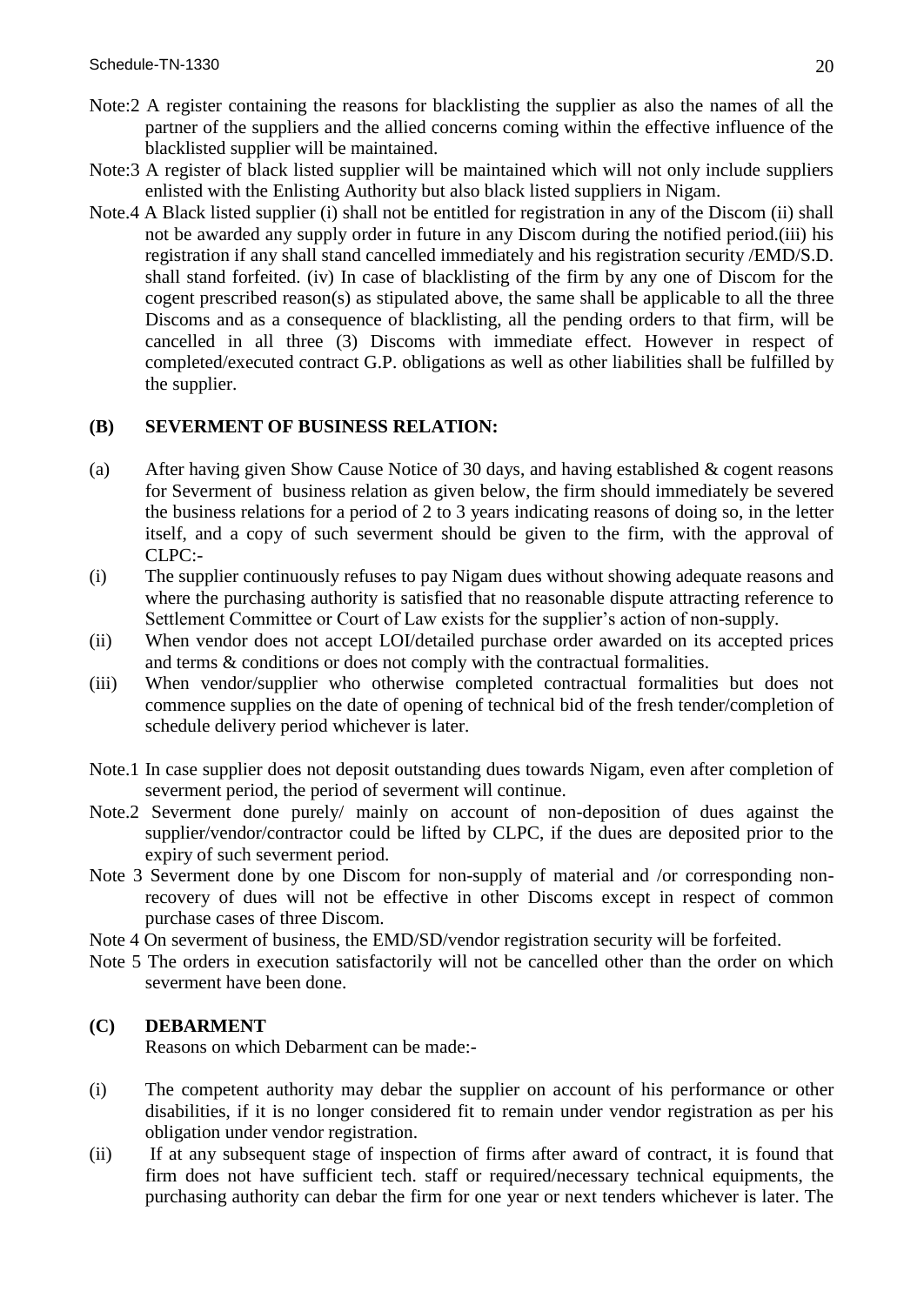debarment will be lifted only on re-inspection of firm's works; the defects noticed earlier are fully rectified to the satisfaction of Nigam.

- (iii) When contract agreement executed and supplies commenced but could supply only up to 50% of ordered quantity and scheduled delivery period expired, then the firm can be debarred for one year or next tender whichever is later in that Discom only for that particular item/rating/ capacity/size etc.
- (iv) The suppliers who have been awarded contract for supply of material is not adhering to the periodic delivery schedule, the contract awarding authority reserve the right to terminate the contract and may debar the firm in participating in tender for a period of 2 to 3 years.
- Note.1. On debarment, the EMD/ SD/Vendor Registration security shall be forfeited.
- Note.2 If the firm is debarred in one Discom for any reasons then the same should not be applicable in other Discom subject to exception that in case of common Discoms purchases such debarment of a firm would be applicable to all three Discoms for that particular item and rating/capacity/size etc.

# **6.0 APPEALS AND APPLICATIONS:-**

Appeal against the order of blacklisting, severment and debarment can be filed before BOD within a period of 3 months from the date of intimation. The letter of appeal will be addressed to the order placing authority. Who will process the case for placing the matter in B.O.D. with in a period 60 days. The BOD may reduce or waive the penalty, if sufficient reasons/supporting documents are furnished by the supplier.

**GENERAL CONDITIONS: - (All Conditions be Duly Signed & Sealed)**

- **I) The bidder shall clearly indicate the deviations such as `Technical Deviation & Commercial Deviations' in the prescribed proforma only. The deviations indicated elsewhere in the bid shall not be accepted.**
- **II) The bidder must clearly fill up each and every particular of guaranteed technical particulars annexed with Technical Specifications otherwise he will be responsible for Technical Non-responsiveness.**
- **III) All documents required in the prescribed format are to be furnished along with the bid itself only failing which the bid will summarily rejected**.
- **IV) The bidder should possess adequate testing facilities for carrying out routine & acceptance test of items as per relevant standard(s) at their works. The bidder shall furnish documentary evidence in support for conducting routine & acceptance test.**

Signature of bidder With stamp Dated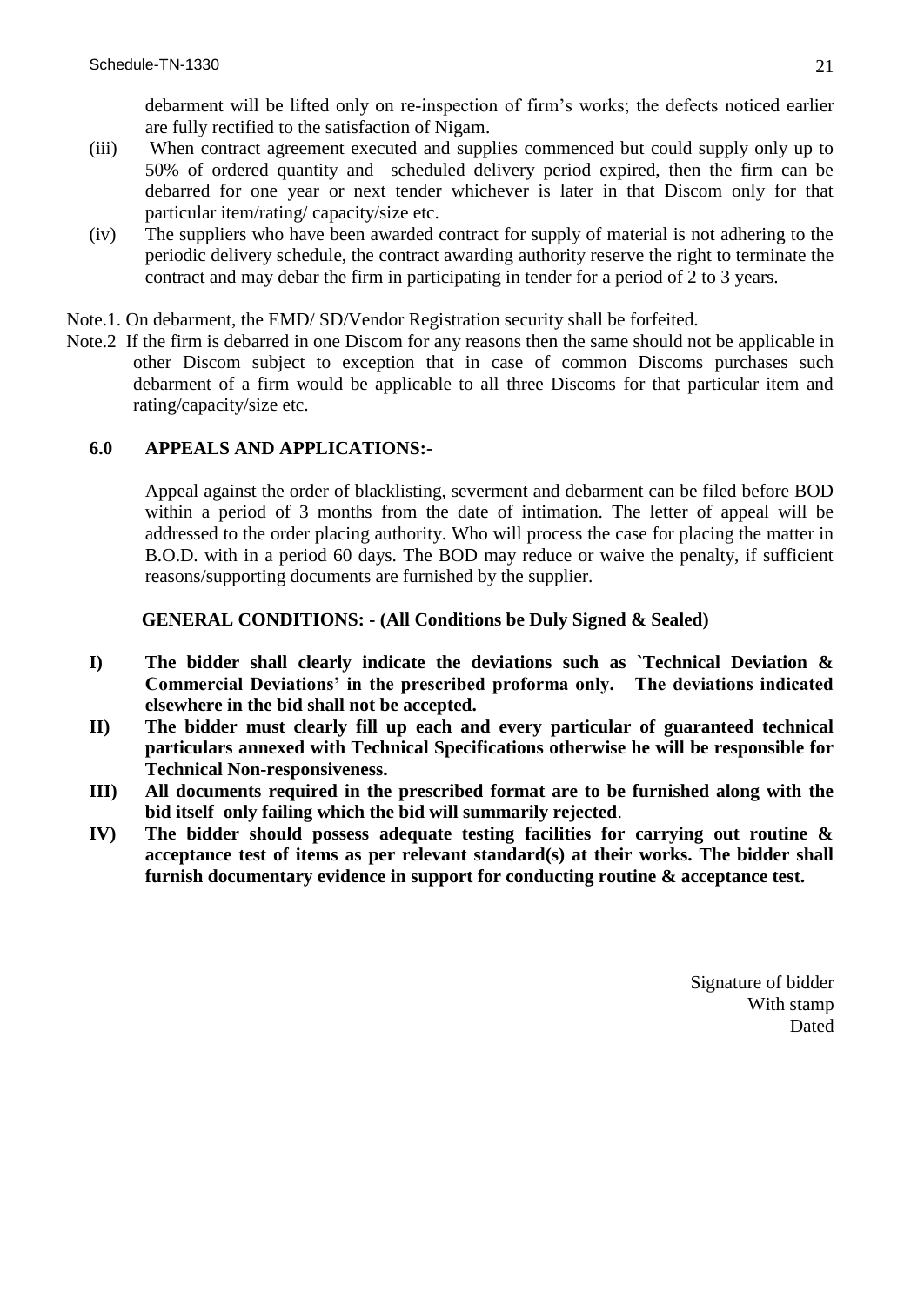### **SCHEDULE-III-B**

### **BANK GUARANTEE IN LIEU OF FURNISHING OF TYPE TEST CERTIFICATE**

( On Rajasthan Non-Judicial Stamp Paper worth Rs. @ 0.25% of BG amount or Rs. 25,000/-, whichever is less.)

To,

The Superintending Engineer (MM&C), Jodhpur Vidyut Vitran Nigam Limited, New Power House Premises, Industrial Area, Jodhpur-342 003.

Dear Sir,

 Whereas Jodhpur Vidyut Vitran Nigam Limited, Jodhpur ( hereinafter called the purchaser) has issued a bid enquiry under TN- for procurement of …………………………………………………………………… ( Name of material) .

 Whereas M/s …………………………………………….. (hereinafter called the bidder ) has furnished a bid for supply of ………….. to The Superintending Engineer (MM&C), Jodhpur Vidyut Vitran Nigam Limited, Jodhpur or his Nominated officer (s) .

Whereas in accordance with the provision of the specification of the afore said TN… the bidder can deposit a bank guarantee in lieu of the requirement of furnishing the type test certificates.

Whereas  $M/s$  …………... (the bidder) have requested us (Name of the Bank) to furnish the bank guarantee in lieu of the type test certificate for an amount equivalent to Rs……………… ( in words also) only.

 Under this Bank Guarantee, we (Name of the Bank) hereby undertake unconditionally and irrevocably to guarantee as primary obligator and not as Surety merely, the payment to the purchaser on his first demand without whatsoever right of objection on our part and without his first claim to the bidder in the amount not exceeding (amount of guarantee in figures and words).

 Payment pursuant to this undertaking will be demanded by the purchaser from the Bank and will be met by the Bank without question in the case in which the bidder , on receipt of the order and / or after the acceptance of this bid, makes default in furnishing the required type test certificates. Also whether the occasion or ground has arisen for such demand the decision of The Superintending Engineer (MM&C), Jodhpur Vidyut Vitran Nigam Limited, Jodhpur, shall be final.

The liability of the Bank shall not at any time exceed Rs……………………………………………………………… (Rupees……………).

 The undertaking will be determined on but will not withstanding such determination, continue to be in force till the expiry of 3 months from that date.

 No indulgence or grant of time by the purchaser to the bidder without the acknowledgement of the Bank will discharge the liabilities of the Bank under this guarantee.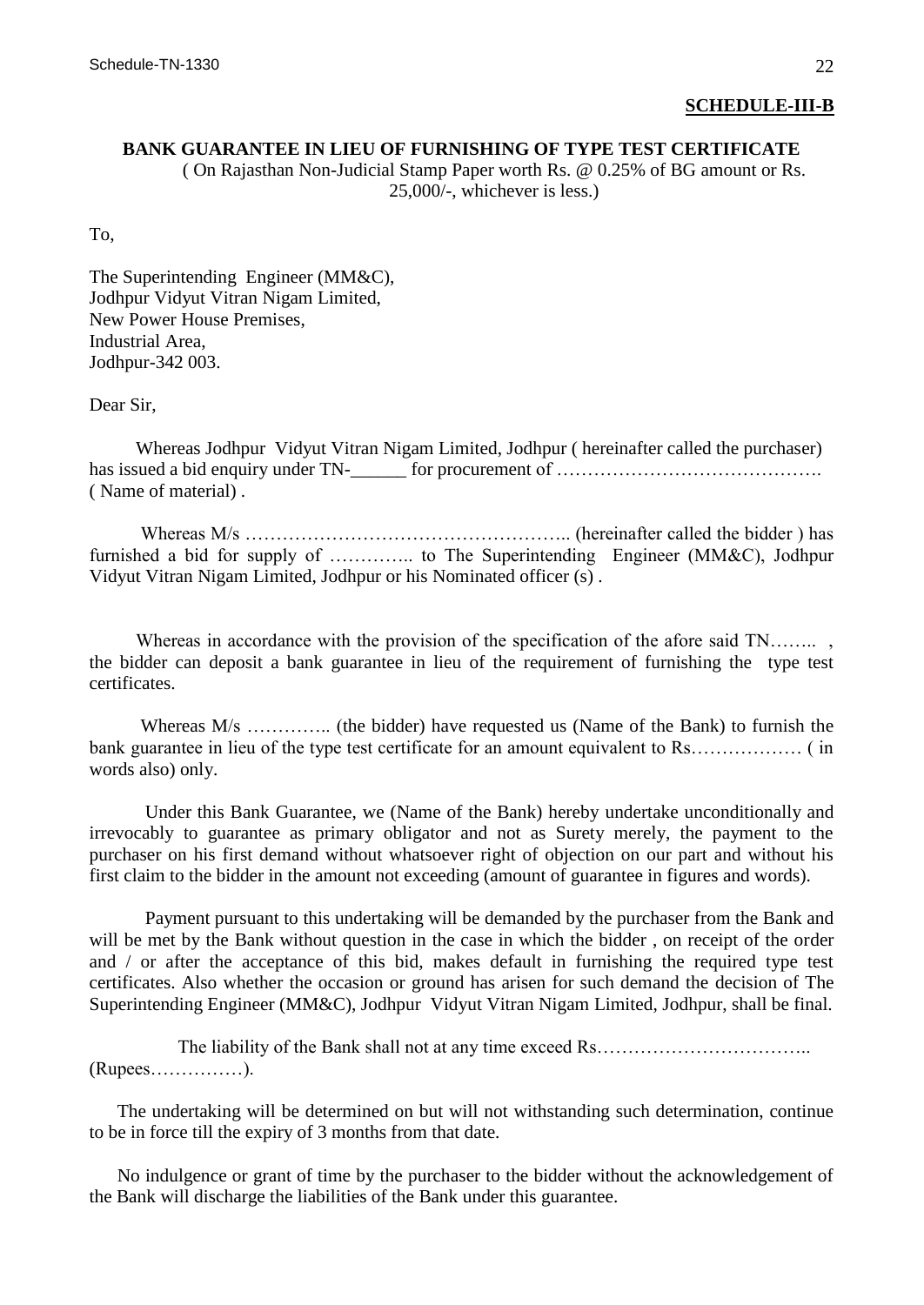The guarantee herein contained shall not be affected by any change in the constitution of the bidder.

 All disputes arising under the said guarantee between the Bank and the bidder or between the bidder and the purchaser pertaining to the guarantee shall be subject to the jurisdiction of Courts only at JODHPUR in Rajasthan.

 The bank further undertake not to revoke this guarantee during its currency except with the previous consent of The Superintending Engineer (MM&C), Jodhpur Vidyut Vitran Nigam Limited, Jodhpur.

 Notwithstanding anything contained herein before, the Bank's liability under this guarantee i.e restricted to Rs………………… (Rupees …………..) and the guarantee shall remain in force upto …………………. Unless demand or claim in writing is presented on the Bank within three months from that date, the bank shall be released and discharged from all liabilities there under. However, the validity of the bank guarantee shall be extended as and when required by the purchaser.

 IN WITNESS WHEREOF the bank has executed these presents the day …………. month……………. and year…………….

Yours faithfully,

 (Bankers) **Executants** 

Witness:

1.

2.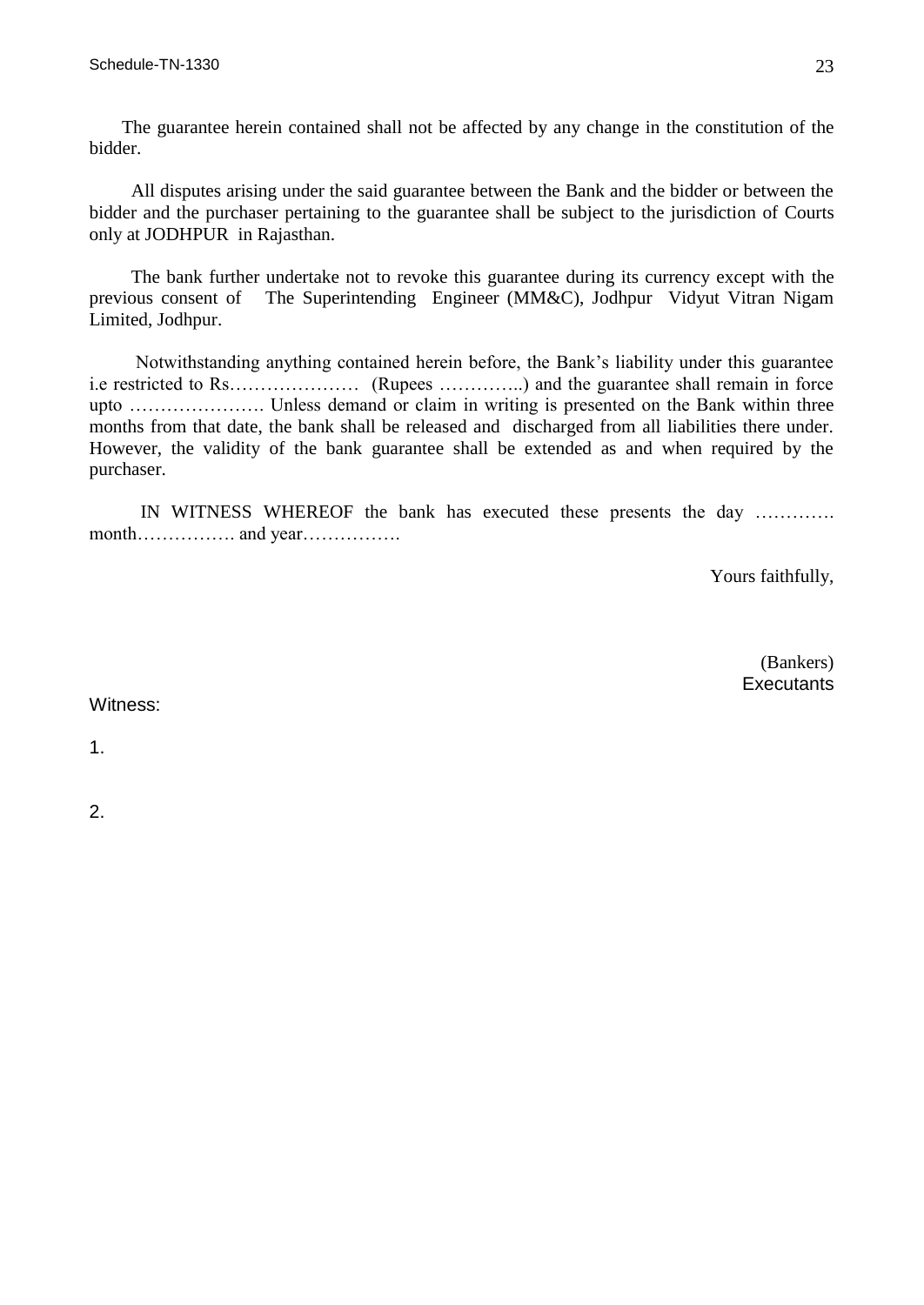# **SCHEDULE-IV `A'**

# **TN-1330**

# **ITEM- 33 KV G.I. PINS**

# **Must be filled in by the bidder and attached with Technical Bid (Part-I)**

To,

# **The Superintending Engineer (MM&C), Jodhpur Vidyut Vitran Nigam Limited, Jodhpur.**

Dear Sir,

With reference to your invitation to bid against specification No.JdVVNL/SE/MM&C/TN-**1330** we agree to supply the following quantity:-

| S.  | Particulars of | Bid      | Qty.    | Justification of    | Status of        |
|-----|----------------|----------|---------|---------------------|------------------|
| No. | Items          | Quantity | Offered | quantity offered as | <b>Type Test</b> |
|     |                |          |         | per Qualifying      | Certificates.    |
|     |                |          |         | Requirement         |                  |
| 1.  |                |          |         |                     | O.               |
|     | 33 KV GI PINS  | 27,148   |         |                     |                  |
|     |                | Nos.     |         |                     |                  |

- 1. The offer is valid for a period of 120 days after the date of opening of this bid.
- 2. The prices are variable as per PV Formula given at Schedule-II
- 3. It is noted that the quantity as mentioned in the specification are approximate and we agree to supply any quantity as per your requirement.
- 4. The delivery shall strictly be in accordance with our delivery schedule as given in Schedule-VIII of this specification. In case we fail to deliver the materials as indicated in the clause No.1.23 of GCC (Section-II), we are liable to pay recovery for delay in delivery as per clause No.1.24 of this Schedule-II of this specification. The material shall conform to your specification No. **SE/MM&C/TN-1330.,** and as per relevant ISS in all respect.
- **5.** We conform that we agree to all the terms & conditions as well as the technical stipulation of your specification No. **SE/MM&C/TN-1330,** and there are no deviations other than as specified in the Schedule-VI (A & B).

 **Yours faithfully,** 

 **Signature of bidder with stamp**  *Dated.* **Dated.**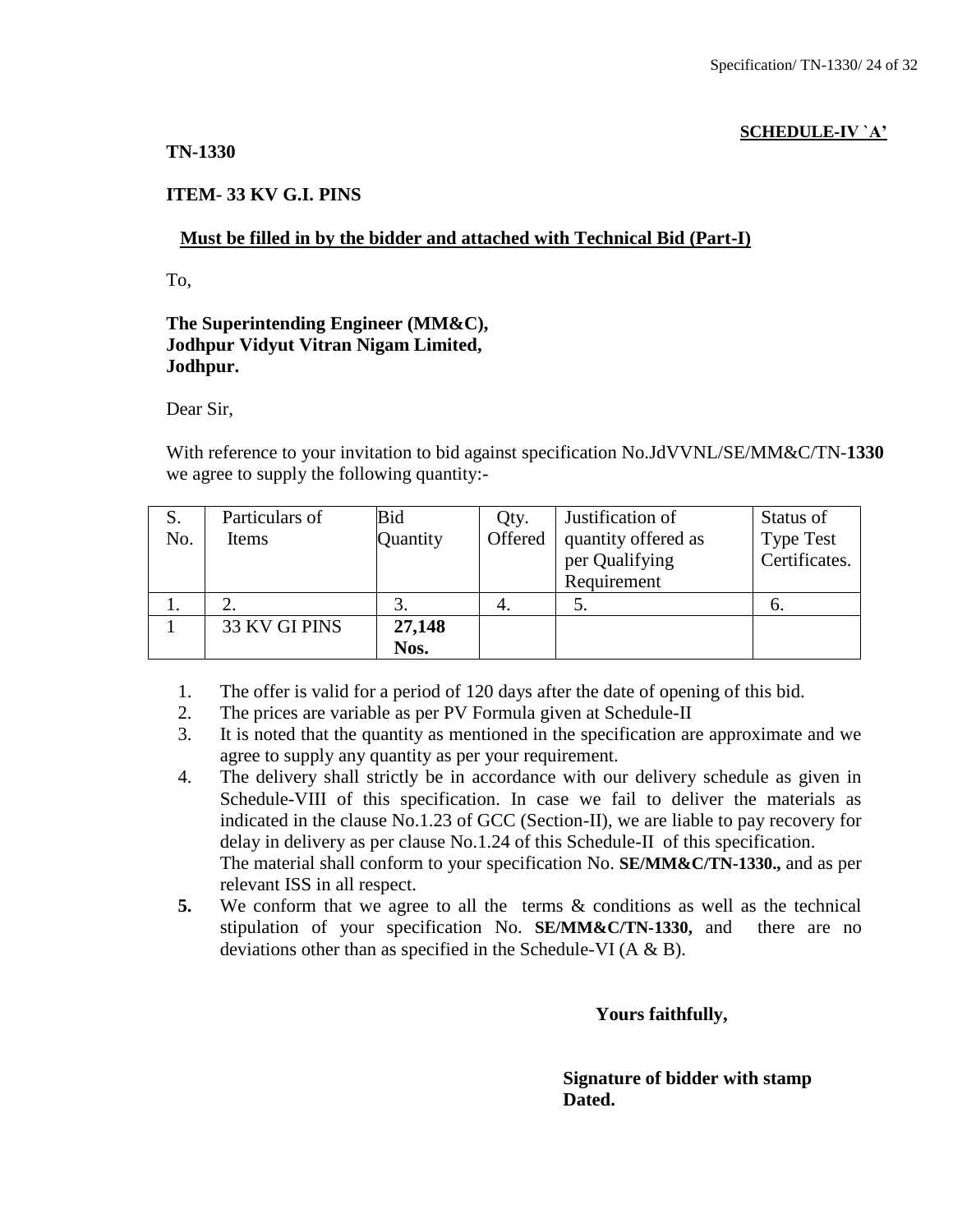

### **SCHEDULE – V**

# **JODHPUR VIDYUT VITRAN NIGAM LIMITED**

# **A Govt. of Rajasthan Undertaking**

Statement of guaranteed technical particulars and other performance data for supply of <br>
(Name of material) against specification ……………………………………….. (Name of material) against specification no..………………………..

S.No. Particulars of technical & other performance data guaranteed.

Certified that we agree to all the aforesaid technical particulars and other performance data except following :-

| S.No. | Particulars of technical & other | Reasons for           |
|-------|----------------------------------|-----------------------|
|       | Performance data                 | deviations/departure. |

 **(Signature)** Name & Designation With seal of the bidder.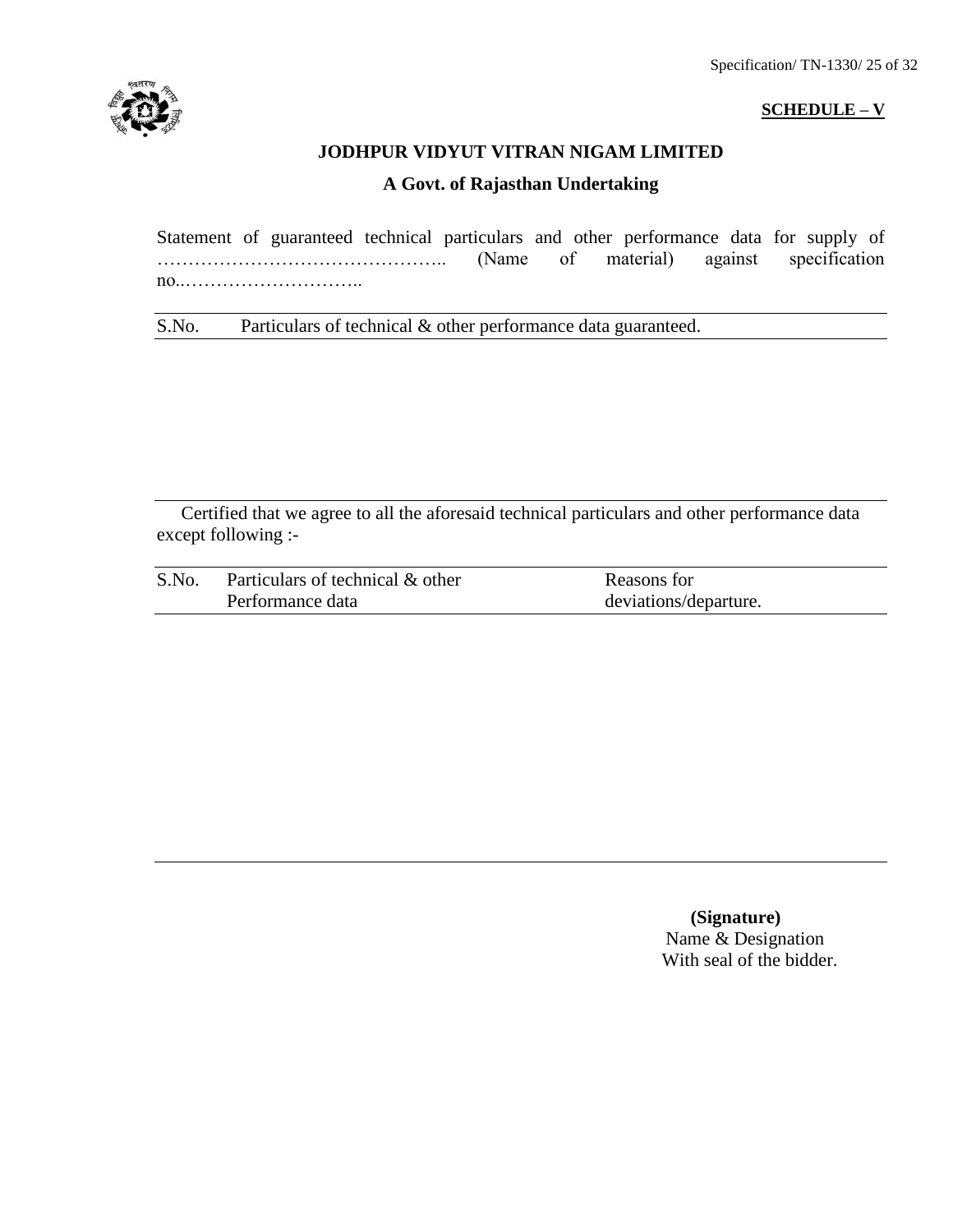**SCHEDULE-V-A**

# **GUARANTEED TECHNICAL & OTHER PARTICULARS OF 33 KV GALVANISED M.S. FORGED PINS.**

(To be filled in by the bidder and sent along with bid)

| S. No.        | <b>Description</b>                                               | <b>Particulars</b>                              |
|---------------|------------------------------------------------------------------|-------------------------------------------------|
| 1)            | Manufacturer's Name & address.                                   |                                                 |
|               |                                                                  | <b>10 KN</b>                                    |
| 2)<br>3)      | Minimum failing load (KN)<br>Standard specification to which the | IS: 2486 (Part-1)/1993 & IS: 2486 (Part-2)/1989 |
|               | material shall conform.                                          | with latest amendments if any.                  |
| 4)            | Dimensions (mm):-                                                |                                                 |
| a)            | Total length.                                                    | 380 mm                                          |
| b)            | Shank length.                                                    | 150 mm                                          |
| $\mathbf{c})$ | Stalk length.                                                    | 230 mm                                          |
| 5)            | Type of threads.                                                 | As per IS 4218 (Part-2)/1976                    |
| 6)            | Threads per inches.                                              | IS 4206                                         |
| $7$ a)        | Type of Galvanization.                                           | Hot dip                                         |
| b)            | Galvanization shall conform to.                                  | As per IS: 2633/1986 with latest amendments if  |
|               |                                                                  | any.                                            |
| 8)            | Hexagon nut shall conform to                                     | M-24 IS: 1363(Part-3)/1992                      |
| 9)            | Spring washer shall conform to                                   | Size 24 IS: 3063/1974                           |
| 10)           | Electro-galvanization<br>of<br>spring                            | As per IS: 1573/1986                            |
|               | washer shall conform to.                                         |                                                 |
| 11)           | Packing details                                                  |                                                 |
| a)            | Type of packing                                                  | Double bags, one HDPE bag (inner) and one       |
|               |                                                                  | gunny bag (outer) or in double gunny bag.       |
| b)            | Weight of each pin                                               | 1800 gms.                                       |
| $\mathbf{c})$ | No. of Pins in each packing.                                     | 25 Nos.                                         |
| $\mathbf{d}$  | Weight of each package (kg)                                      | Less than 50 Kg.                                |
| 12)           | Tolerance in dimensions, if any.                                 | As per IS: 2486 (Part-1)/1993 & IS: 2486 (Part- |
|               |                                                                  | 2)/1989 with latest amendments if any           |
| 13)           | Tolerance in weight.                                             | $\pm 2\%$ of 1800 gms.                          |
| 14)           | ISI certification license number, if                             |                                                 |
|               | any.                                                             |                                                 |
| 15)           | Any other relevant information the                               |                                                 |
|               | bidder would like to indicate.                                   |                                                 |
| 16)           | Manufacturer's trade mark to be                                  |                                                 |
|               | embossed on the pins.                                            |                                                 |
| 17)           | Other details / information.                                     |                                                 |
| 18)           | Website Address (If any)                                         |                                                 |
| 19)           | <b>Email Address</b>                                             |                                                 |

**Signature** Name & Designation with seal of the firm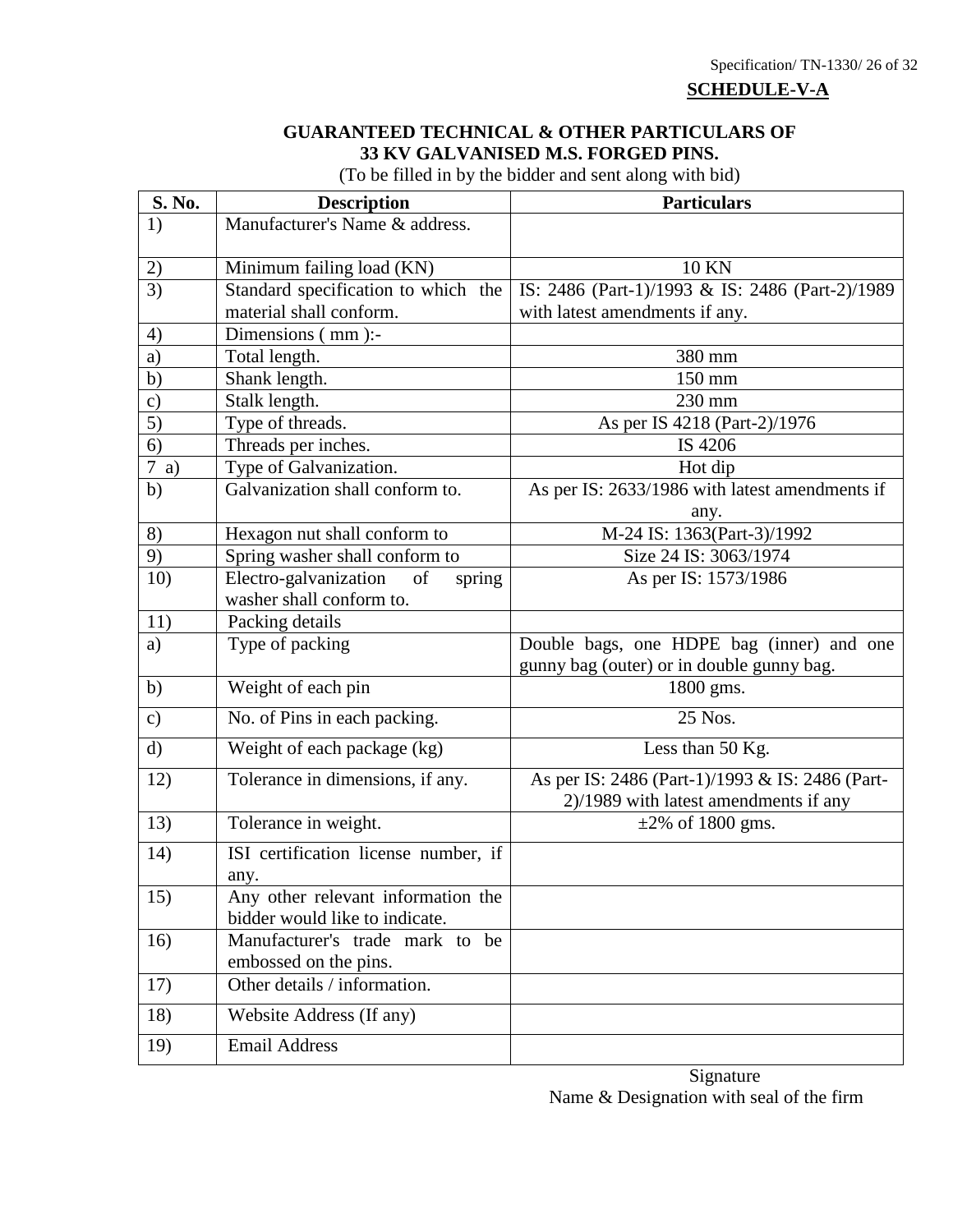

# **JODHPUR VIDYUT VITRAN NIGAM LIMITED A Govt. of Rajasthan Undertaking**

# **DEPARTURE/DEVIATION FROM TECHNICAL SPECIFICATION**

The bidder shall state under this schedule the departure from the Purchaser's specification in respect of technical is as under:-

S.No. Main Deviations from Technical Specification.

Certified that we agree to all the technical specification of the NIT except for the deviation to the extent indicated above.

> **(Signature)** Name & Designation with seal of the bidder.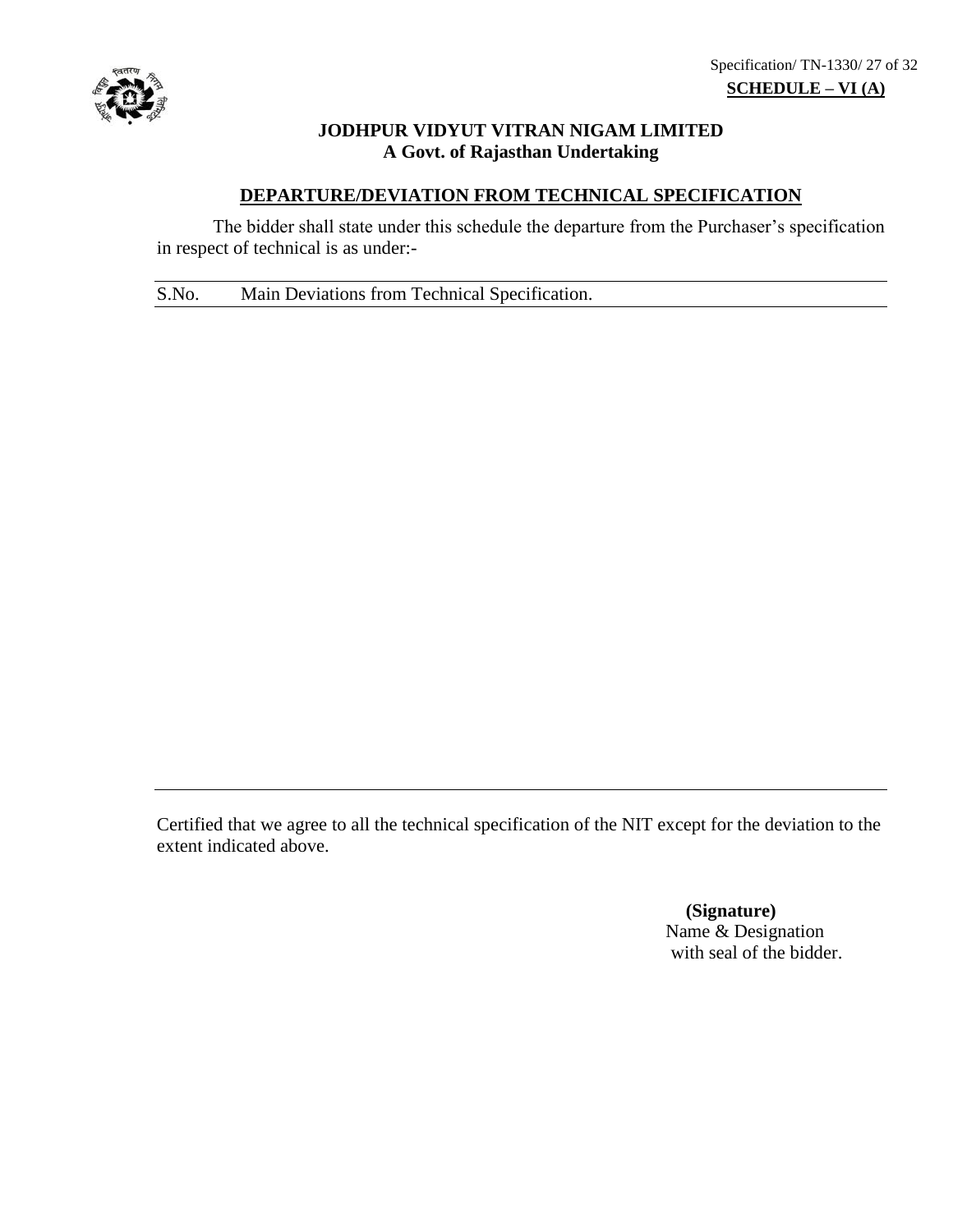

# **JODHPUR VIDYUT VITRAN NIGAM LIMITED A Govt. of Rajasthan Undertaking**

# **DEPARTURE FROM COMMERCIAL TERMS & CONDITIONS OF THE SPECIFICATION**

The bidder shall state under this schedule the departure from the Purchaser's specification in respect of Commercial terms & conditions:-

S.No. Main Deviations from Specification.

Certified that we agree to all the commercial terms & conditions as laid down in General Conditions of Contract to the specification except for the deviation to the extent indicated above.

> **(Signature)** Name & Designation with seal of the bidder.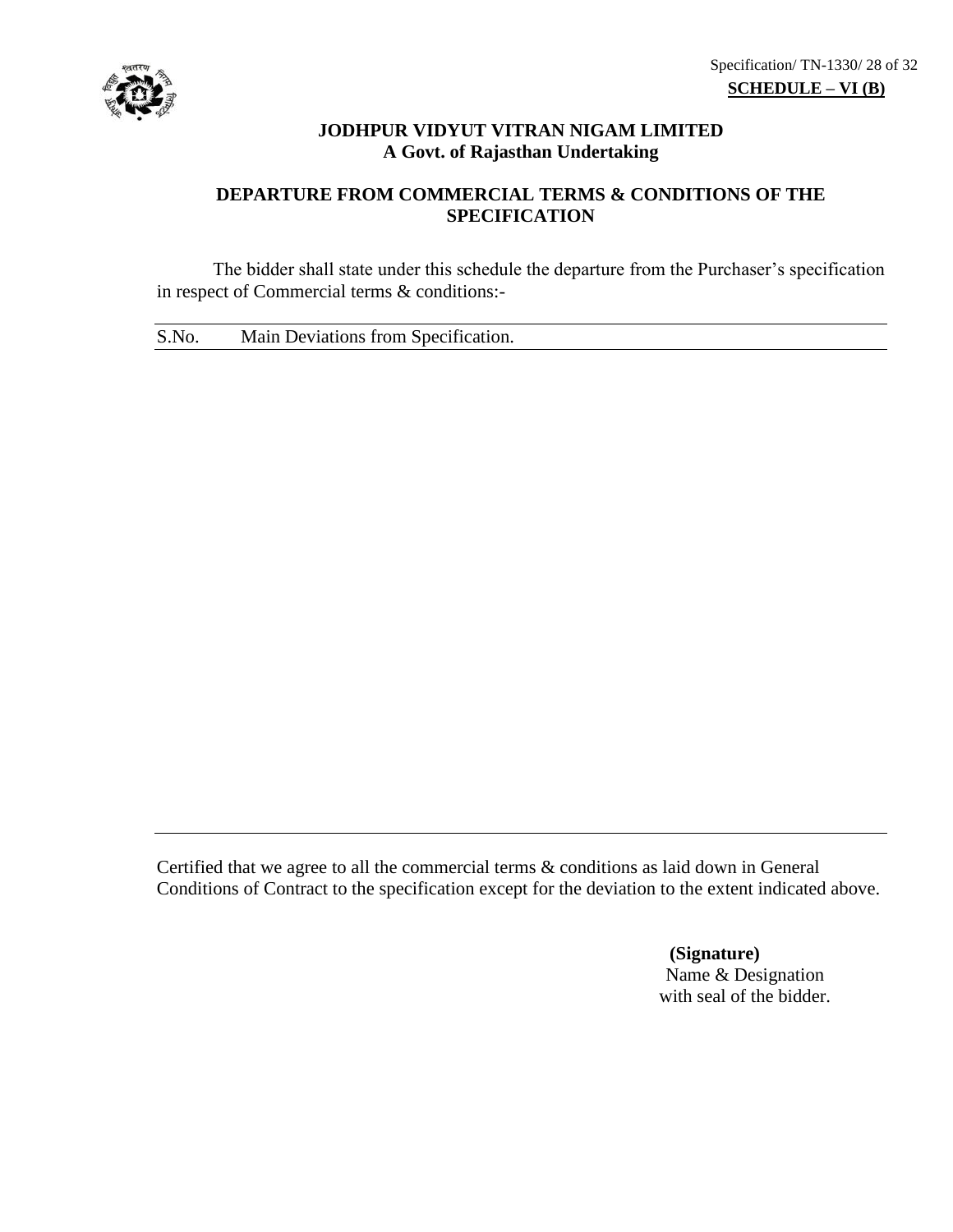### **SCHEDULE – VII**



# **JODHPUR VIDYUT VITRAN NIGAM LIMITED A Govt. of Rajasthan Undertaking**

# **LIST OF PAST SUPPLIES**

The bidder shall state under this schedule whether material and equipments, similar to those offered in the bid have been previously supplied by him. A list shall be given of such orders executed by him together with information regarding the names of purchasing organizations, quantities supplied and when the supplies were effected. This list should be in form given below:-

| S.No. Detailed particulars Qty |        | Order No. Name & details           | Date of |
|--------------------------------|--------|------------------------------------|---------|
| of items supplied              | & Date | of purchasing authority Completion |         |
|                                |        |                                    |         |

| If executed partially | whether still<br>to be executed | Delivery<br>stipulated in<br>order | Remarks to be<br>mentioned |
|-----------------------|---------------------------------|------------------------------------|----------------------------|
|                       |                                 |                                    |                            |

**Note:** Separate schedules are to be furnished by the bidder for past supply to the JdVVNL, Jodhpur other State Electricity Boards and other Departments /Organisations.

> **(Signature)** Name & Designation with seal of the bidder.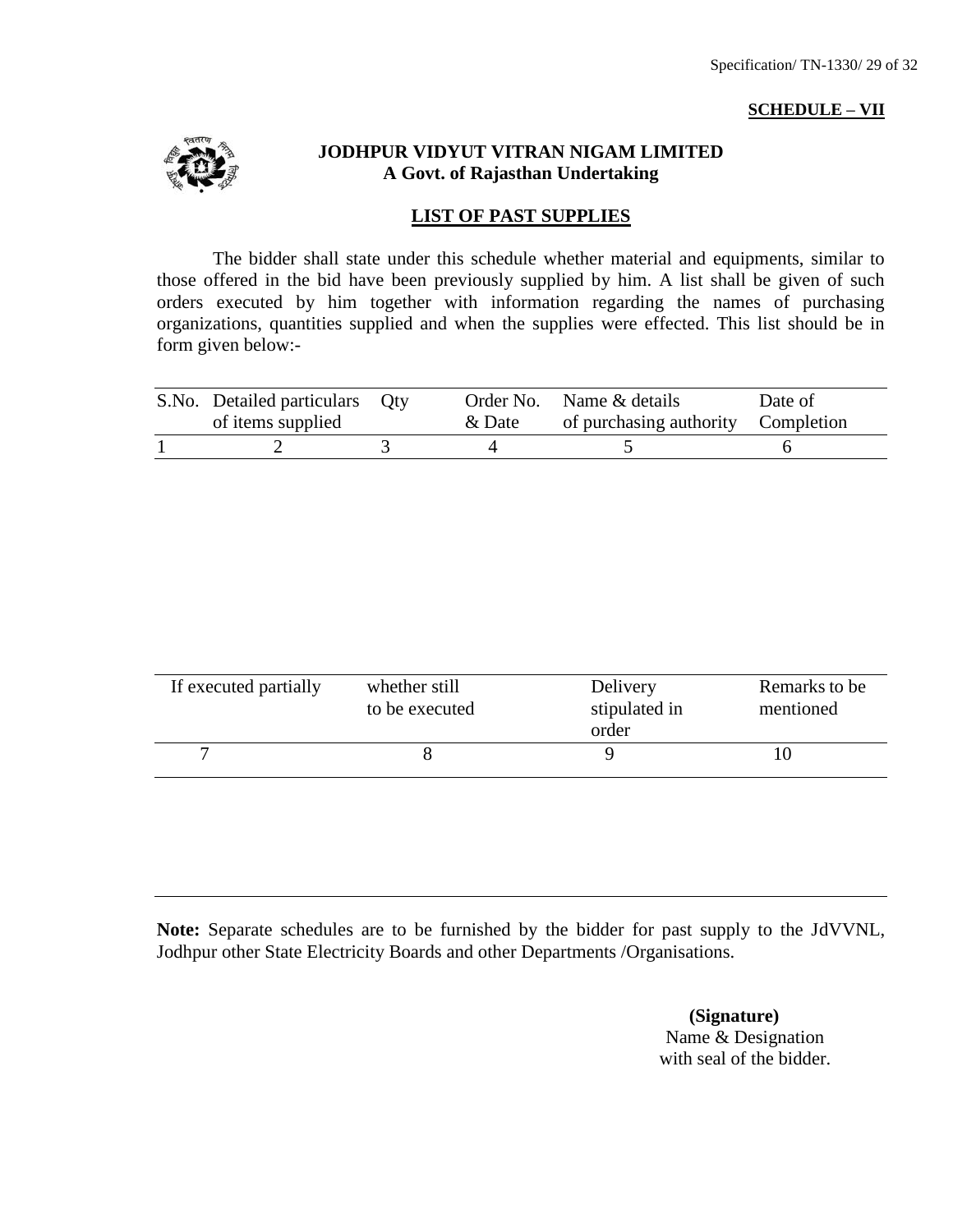### **TN-1330 SCHEDULE-VII-A**

# **TO WHOMSOEVER IT MAY CONCERN**

This is to certify that  $M/s$ .  $(Complete with address)$ have manufactured and supplied the goods/ equipments/ material during the following financial year(s) to the Electrical Utilities/ Government Departments/ Discoms/ SEBs as detailed out below:

| $\vert$ S.N $\vert$ Financial<br>year in | <b>Detailed</b>           | Name and<br>Particulars particulars | Order No.<br>& date                             | Unit<br><b>Ordered</b><br><b>Actual Supplied up</b><br>to |                 |                      |                 |                      | <b>Remarks</b> |
|------------------------------------------|---------------------------|-------------------------------------|-------------------------------------------------|-----------------------------------------------------------|-----------------|----------------------|-----------------|----------------------|----------------|
| which<br>material<br>supplied            | of item $(s)$<br>supplied | of<br>authority                     | against<br>purchasing which item(s)<br>supplied |                                                           | <b>Quantity</b> | <b>Value</b><br>(Rs) | <b>Quantity</b> | <b>Value</b><br>(Rs) |                |
|                                          |                           |                                     |                                                 | 6                                                         |                 | 8                    |                 | 10                   |                |
|                                          |                           |                                     |                                                 |                                                           |                 |                      |                 |                      |                |
|                                          |                           |                                     |                                                 |                                                           |                 |                      |                 |                      |                |
|                                          |                           |                                     |                                                 |                                                           |                 |                      |                 |                      |                |

Signature With Seal of the Bidder

 **Signature of C.A** Name & Designation Name : Address:

Date\_\_\_\_\_\_\_\_\_\_\_\_\_ Place\_\_\_\_\_\_\_\_\_\_\_\_\_

# **Membership No:**

The above particulars are true and correct based on explanations, records and books of accounts produced before us. Further the above certificate issued on the request of the company.

CA Firm (\_\_\_\_\_\_\_\_\_\_\_\_\_\_\_\_\_\_\_\_)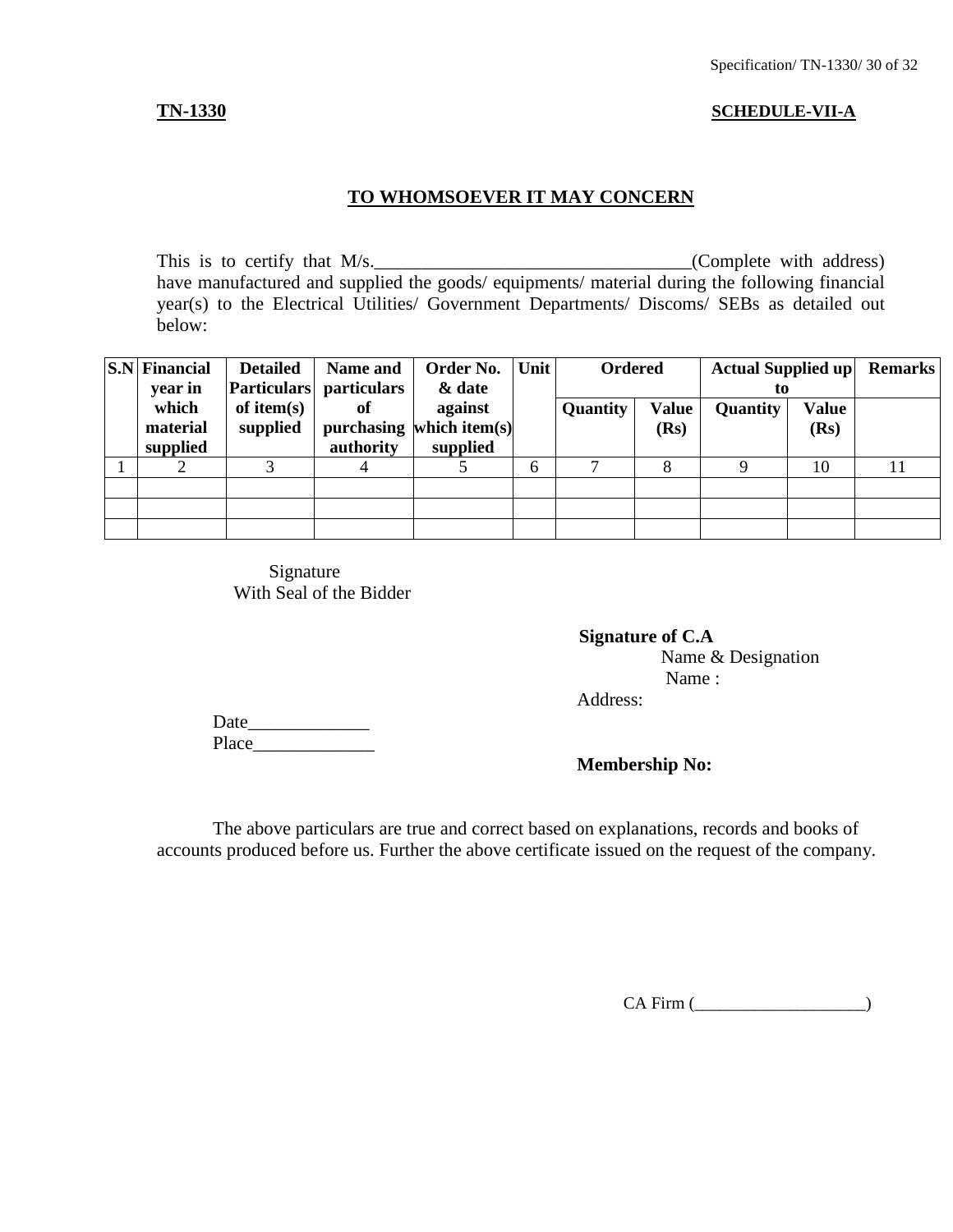# **JODHPUR VIDYUT VITRAN NIGAM LIMITED A Govt. of Rajasthan Undertaking**

# **DELIVERY SCHEDULE TN-1330 / PART – A**

The delivery Schedule of the material by the Purchaser Officer is as mentioned hereunder:-

| <b>Particular Of Material</b>                                           | <b>Commencement</b><br><b>Period</b>                                  | <b>Rate Of</b><br><b>Supply per</b><br><b>Month</b> | <b>Period for</b><br><b>Completion of</b><br>delivery of Entire<br>material           |
|-------------------------------------------------------------------------|-----------------------------------------------------------------------|-----------------------------------------------------|---------------------------------------------------------------------------------------|
| Galvanized M. S. Forged<br>Pins for 33 KV Pin<br>Insulator (33 KV Pins) | 30 Days from the<br>date of receipt of<br>detailed Purchase<br>Order. | Equal Monthly<br><b>Installments</b>                | <b>Six months period</b><br>including<br>commencement<br>period of maximum<br>30 days |

**Note – In case ordered quantity is different than quoted quantity, then monthly delivery shall be adjusted proportionately. Bids, in which monthly delivery schedule is not indicated, shall be ignored.**

# **PART - B**

In case bidder deviates from the delivery schedule mentioned by the purchaser in Part-A , then the delivery Schedule of the material by the bidder shall be indicated / mentioned as under:-

| <b>Particular Of Material</b> | <b>Commencement</b><br><b>Period</b> | <b>Rate Of</b><br><b>Supply per</b><br><b>Month</b> | <b>Period for</b><br><b>Completion of</b><br>delivery of Entire<br>material |
|-------------------------------|--------------------------------------|-----------------------------------------------------|-----------------------------------------------------------------------------|
|                               |                                      |                                                     |                                                                             |

Note: (i) During the commencement period, the process of model assembly and submission of B.O.M. for approval shall be got completed.

 (ii) During the commencement period the contractual formalities shall be got completed.

> **Signature Name & Designation With Seal of the Bidder**